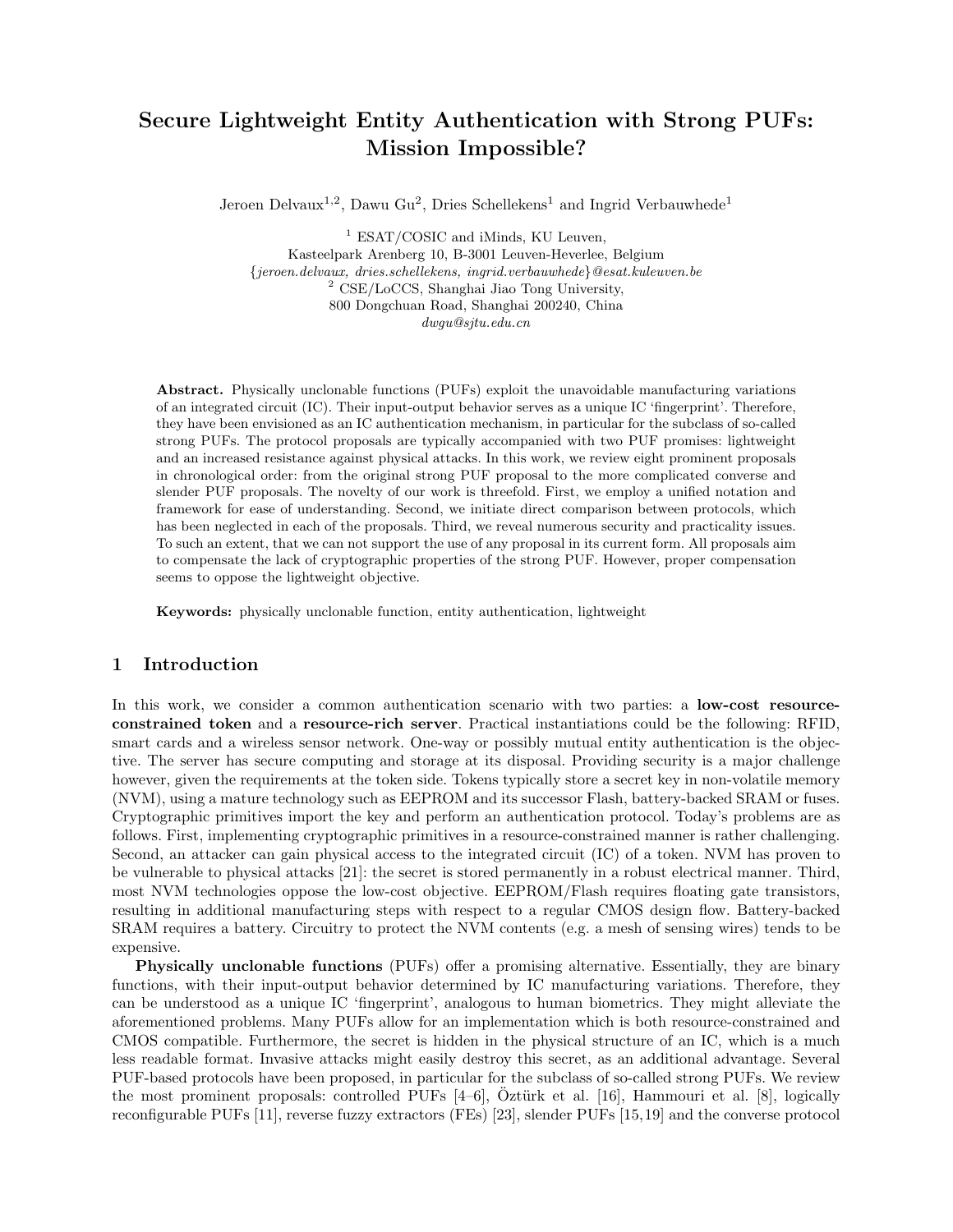[12]. The novelty of our work is threefold. First, we employ a unified notation and framework for ease of understanding. Second, we initiate direct comparison between protocols, which has been neglected in each of the proposals. Third, we reveal numerous security and practicality issues. To such an extent, that we can not support the use of any proposal in its current form.

The remainder of this paper is organized as follows. Section 2 introduces notation and preliminaries. Section 3 describes and analyzes the strong PUF protocols. Section 4 provides an overview of the protocol issues. Section 5 concludes the work. We operate at protocol level, considering PUFs as a black box. The lowlevel protocol of Hammouri et al. [8] is therefore largely discussed in Appendix B, preceded by a discussion of PUF internals in Appendix A.

### 2 Preliminaries

#### 2.1 Notation

Binary vectors are denoted with a bold lowercase character, e.g.  $c \in \{0,1\}^{1 \times m}$ . All vectors are row vectors. Their elements are selected with an index  $i \geq 1$  between round brackets, e.g.  $c(1)$ . The null vector is denoted as  $0$ . Binary matrices are denoted with a single bold uppercase character, e.g.  $H$ . Operations are the following: addition modulo 2 (XOR), e.g.  $x \oplus c$ , multiplication modulo 2, e.g.  $e \cdot H^T$ , concatenation, e.g.  $x||c$ , and bit inversion, e.g.  $\overline{r}$ . Variable assignment is denoted with an arrow, e.g.  $d \leftarrow d-1$ . Functions are printed in *italic*, with their input arguments between round brackets, e.g. Hamming weight  $HW(r)$  and Hamming distance  $HD(\mathbf{r_1}, \mathbf{r_2}).$ 

#### 2.2 Physically Unclonable Functions: Black Box Description

The m-bit input and n-bit output of a PUF are referred to as challenge c and response r respectively. Unfortunately for cryptographic purposes, the behavior of the challenge-response pairs (CRPs) does not correspond with a random oracle. First, the response bits are not perfectly reproducible: noise and various environmental perturbations (supply voltage, temperature, etc.) result in non-determinism. The reproducibility (error rate) differs per response bit. Second, the response bits are non-uniformly distributed: bias and correlations are present. The latter might enable so-called modeling attacks. One tries to construct a predictive model of the PUF, given a limited set of training CRPs. Machine learning algorithms have proven to be successful [20].

PUFs are often subdivided in two classes, according to their number of CRPs. Weak PUFs offer few CRPs: their total content  $(2^{m+n}$  bits) is of main interest. Architectures typically consist of an array of identically laid-out cells (or units), each producing one response bit. E.g. the SRAM PUF [9] and the ring oscillator PUF<sup>1</sup> [22] are both very popular. The total bit-content scales roughly linear with the required IC area. Although there might be some spatial correlation or a general trend among cells, a predictive model is typically of no concern. The response bits are mostly employed to generate a secret key, to be stored in volatile memory, in contrast to NVM. Post-processing logic, typically a fuzzy extractor (FE) [3], is required to ensure a reproducible and uniformly distributed key.

Strong PUFs offer an enormous number of CRPs, often scaling exponentially with the required IC area. They might greatly exceed the need for secret key generation and have been promoted primarily as lightweight authentication primitives. Architectures are typically able to provide a large challenge space (e.g.  $m = 128$ ), but only a very small response space, mostly  $n = 1$ . CRPs are highly correlated, making modeling attacks a major threat. The most famous example is the arbiter PUF [13], described in appendix A. The definition of strong PUFs has shifted over the years. The original more specific notion in [7] assumes a large response space in addition to strong cryptographic properties: resistance against modeling and tamper evidence. Although more relevant than ever, we stick to the more practical recent notion.

#### 2.3 Secure Sketch

The non-determinism of a PUF causes the regenerated instance of a response  $r$  to be slightly different:  $\tilde{r}=r\oplus e$ , with  $HW(e)$  small. Secure sketches [3] are a useful reconstruction tool, as defined by a twostep procedure. First, public helper data is generated:  $p = Gen(r)$ . Second, reproduction is performed:

 $\frac{1}{1}$  We consider the most usable read-out modes which avoid correlations, e.g. pairing neighboring oscillators.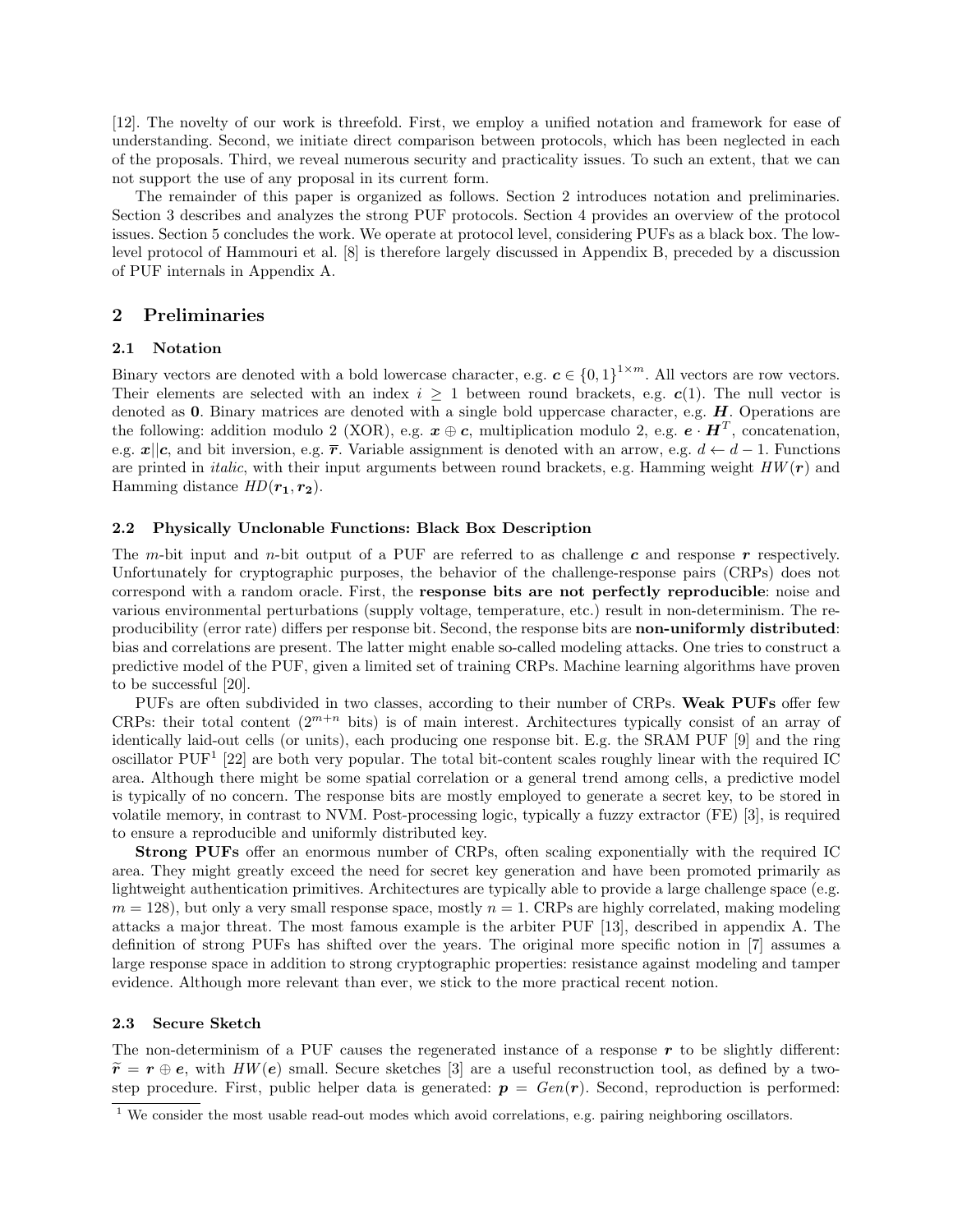$r = \text{Rep}(\tilde{r}, p)$ . Helper data p unavoidably leaks some information about r, although this entropy loss is supposed to be limited. Despite the rather generic definition, two constructions dominate the implementation landscape, as specified below. Both the code-offset and syndrome construction employ a binary  $[n, k, t]$ block code  $C$ , with t the error-correcting capability. The latter construction requires a linear block code, as it employs the parity check matrix  $\boldsymbol{H} \in \{0,1\}^{(n-k)\times n}$ . Successful reconstruction is guaranteed for both constructions, given  $HW(e) \leq t$ . Information leakage is limited to  $n - k$  bits. The hardware footprint is asymmetric: Gen is better suited for resource-constrained devices than Rep [23].

| Gen                                                | Rep                                                                                                                                                                                                     |    | Gen | Rep                                                                                                                                                                       |
|----------------------------------------------------|---------------------------------------------------------------------------------------------------------------------------------------------------------------------------------------------------------|----|-----|---------------------------------------------------------------------------------------------------------------------------------------------------------------------------|
|                                                    | $\mathbb{E}\left[\text{Random } \boldsymbol{w}\in\mathcal{C} \mid \widetilde{\boldsymbol{w}}\leftarrow \widetilde{\boldsymbol{r}}\oplus\boldsymbol{p}=\boldsymbol{w}\oplus\boldsymbol{e}\right]\right]$ |    |     | $\mathbb{E}\left[\mathbf{p}\leftarrow\mathbf{r}\cdot\mathbf{H}^T~~\big s\leftarrow\widetilde{\mathbf{r}}\cdot\mathbf{H}^T\oplus\mathbf{p}=\bm{e}\cdot\mathbf{H}^T\right]$ |
| $\mathbb{E}_{\mathbb{H}}[p \leftarrow r \oplus w]$ | Error-correct $\widetilde{\boldsymbol{w}}$ to $\boldsymbol{w}$                                                                                                                                          |    |     | Determine $e$                                                                                                                                                             |
|                                                    | $\bm{\mathit{r}} \leftarrow \bm{\mathit{p}} \oplus \bm{\mathit{w}}$                                                                                                                                     | ್. |     | $ \bm{r} \leftarrow \widetilde{\bm{r}} \oplus \bm{e} $                                                                                                                    |

# 3 Lightweight Authentication with Strong PUFs

We analyze all strong PUF authentication schemes in chronological order. One can read the protocol discussions in arbitrary order, although we highly recommend to read Sections 3.1 and 3.2 first. All schemes employ two phases. The first phase is a one-time enrollment in a secure environment, following IC manufacturing. The server then obtains some information about the PUF, CRPs or even a predictive model via machine learning, to establish a shared secret. The destruction of one-time interfaces might permanently restrict the PUF access afterwards. The second phase is in-the-field deployment, where tokens are vulnerable to physical attacks. Token and server then authenticate over an insecure communication channel. In general: challenge c and response r are required to be of sufficient length, e.g.  $m = n = 128$ , to counteract brute-force attacks and random guessing.

#### 3.1 Reference

For proper assessment, we define two reference authentication methods. Reference I employs a token with a secret key  $k$  programmed in NVM, as represented by Figure 1(a). Additional cryptographic logic performs the authentication. For ease of comparison, we opt for a hash function, hereby limiting ourselves to token authenticity only. The server checks whether a token can compute  $a \leftarrow Hash(k, n)$ , with n a random nonce. Reference II employs PUF technology, potentially providing more physical security at a lower manufacturing cost. We employ a weak  $PUF<sup>2</sup>$  to generate a secret key, as represented by Figure 1(b). The reproducibility and non-uniformity issue are resolved in a sequential manner, using a FE. A secure sketch first ensures reproducibility. Gen is executed only once during enrollment. The public helper bits are stored by the server, or alternatively at the token side in insecure (off-chip) NVM. A hash function performs entropy compression, hereby compensating the non-uniformity of  $r$ , in addition to the entropy loss caused by the helper data. One could generate a key as  $k \leftarrow \text{Hash}(r)$ . We perform an optimization by merging this step with the authentication hash:  $a \leftarrow Hash(r, n)$ .

### 3.2 Naive Authentication

The most simple authentication method employs an unprotected strong PUF only [17], as shown in Figure 1(c). Figure 2 represents the corresponding protocol. The server collects a database of d arbitrary CRPs during enrollment. We assume the use of a true random number generator (TRNG). A genuine token should be able to reproduce the response for each challenge in the server database. Only an approximate match is required, taking PUF non-determinism into account: Hamming distance threshold  $\epsilon$  implements this. To avoid token impersonation via replay, CRPs are discarded after use, limiting the number of authentications to d. Choosing e.g.  $m = 128$ , an attacker can not gather and tabulate all CRPs and clone a token as such. Choosing e.g.  $n = 128$ , randomly guessing r is extremely unlikely to succeed.

<sup>&</sup>lt;sup>2</sup> Logic for generating challenges is implicitly present and might be as simple as reading out the full cell array.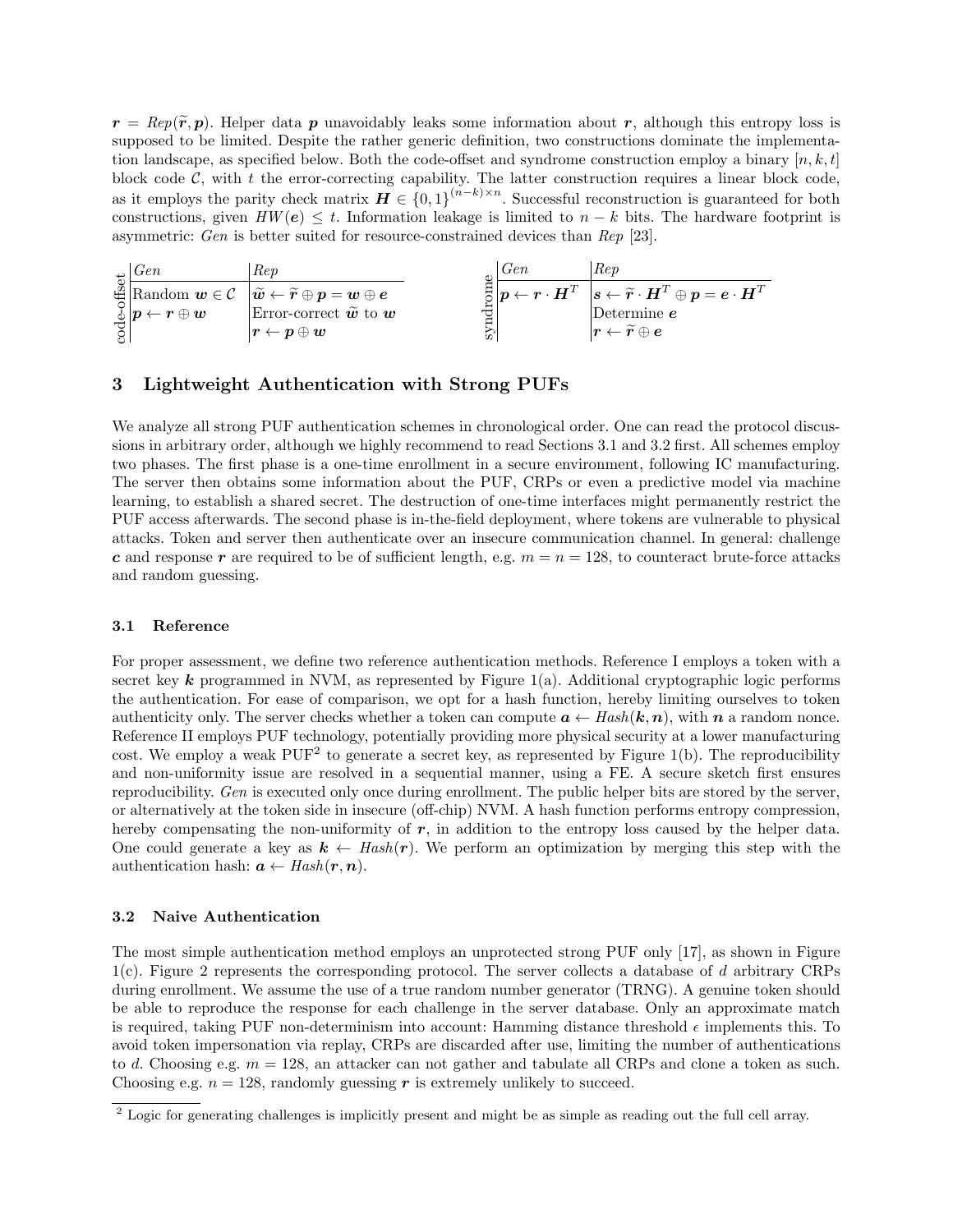

(a) Reference I: key in NVM.





(e)  $\ddot{O}$ ztürk et al [16].



(g) Logically reconfigurable PUF [11].





(b) Reference II: key via PUF and FE.



Fig. 1. Token representation for all protocols and the two references. The following IC logic is not drawn: expansion of the strong PUF responses, intermediary registers (volatile) and control. A dashed line represent the interface with the server. One-time interfaces destructed after enrollment are marked by the symbol  $\times$ .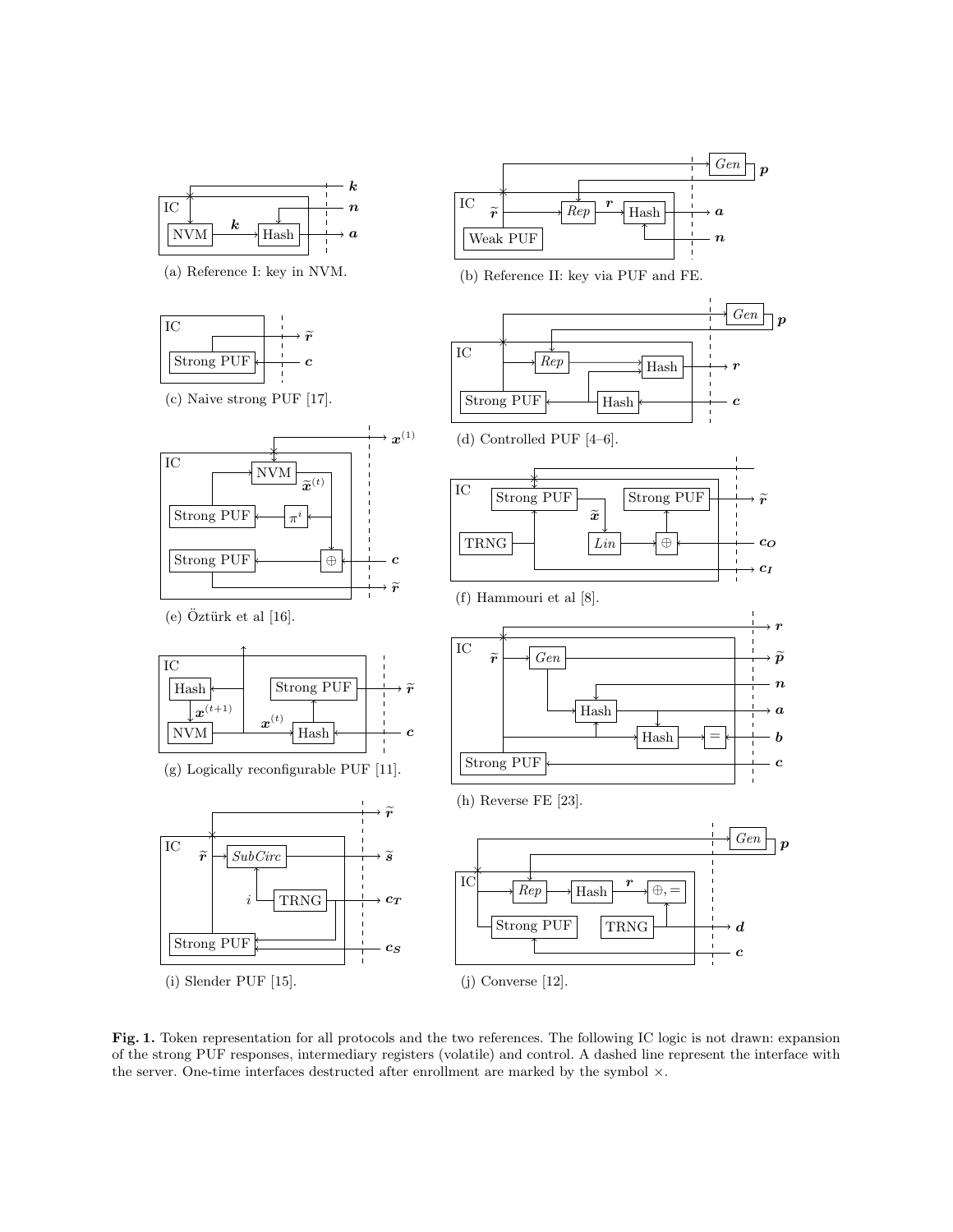| Token         |                                                                                                                                                                                                                                                                                                                                                                                                                                                                                                                                                                                                                                                                                                                                                                                                                                      | Server |
|---------------|--------------------------------------------------------------------------------------------------------------------------------------------------------------------------------------------------------------------------------------------------------------------------------------------------------------------------------------------------------------------------------------------------------------------------------------------------------------------------------------------------------------------------------------------------------------------------------------------------------------------------------------------------------------------------------------------------------------------------------------------------------------------------------------------------------------------------------------|--------|
| $\frac{1}{2}$ | $\left\{\n \begin{array}{ccc}\n & & & & & \\ \hline\n & & & & & \\ \hline\n & & & & & \\ \hline\n & & & & & \\ \hline\n & & & & & \\ \hline\n & & & & & \\ \hline\n & & & & & \\ \hline\n & & & & & \\ \hline\n & & & & & \\ \hline\n & & & & & \\ \hline\n & & & & & \\ \hline\n & & & & & \\ \hline\n & & & & & \\ \hline\n & & & & & \\ \hline\n & & & & & \\ \hline\n & & & & & \\ \hline\n & & & & & \\ \hline\n & & & & & \\ \hline\n & & & & & \\ \hline\n & & & & & \\ \hline\n & & & & & \\ \hline\n & & & & & \\ \hline\n & & & & & \\ \hline\n & & & & & \\ \hline\n & & & & & \\ \hline\n & & & & & \\ \hline\n & & & & & \\ \hline\n & & & & & \\ \hline\n & & & & & \\ \hline\n & & & & & \\ \hline\n & & & & & \\ \hline\n & & & & & \\ \hline\n & & & & & \\ \hline\n & & & & & \\ \hline\n & & & & & \\ \hline\n &$ |        |

Fig. 2. Naive authentication protocol. The thick arrow points from verifier to prover.

Modeling Attacks Strong PUFs are too fragile for unprotected exposure, as demonstrated by a history of machine learning attacks [20]. A predictive PUF model would enable token impersonation. So far, no architecture can claim to be practical, well-validated and robust against modeling. Stated otherwise: no architecture does satisfy the original strong PUF definition given in [7], as has been observed by others (e.g. [14]). Two fundamental problems undermine the optimism for a breakthrough. First, strong PUFs extract their enormous amount of bits from a limited IC area only, hereby using a limited amount of circuit elements. A highly correlated structure is the unavoidable consequence. The arbiter PUF model in appendix A.2 provides some insights in this matter. Second, the more complicated the structure of the PUF, the more robust against modeling, but the less reproducible the response as it accumulates more contributions from local noise sources. Appendix A.3 provides some insights in this matter.

**Limited Response Space** In practice, strong PUFs provide a limited response space only, often  $n = 1$ . Replicating the PUF circuit is a simple but unfortunately very expensive solution. The lightweight approach is to evaluate a list of n challenges, hereby concatenating the response bits. Various methods can be employed to generate such a list. The server could generate the list, requiring no additional IC logic, but resulting in a large communication overhead [8]. A small pseudorandom number generator (PRNG), such as a linear feedback shift register (LFSR), is often employed [8, 15, 18, 19, 23]. Challenge  $c$  is then used as a seed value:  $\tilde{r} \leftarrow PUF(PRNG(c))$ . A variety of counter-based solutions can be applied as well [11]. Most protocol proposals in the remainder of this work suggest a particular response expansion method. We make abstraction of this, except when there is a related security problem.

### 3.3 Controlled PUFs

Controlled PUFs [4–6] provide reinforcement against modeling via a cryptographic hash function (one-way). Two instances, preceding and succeeding the PUF respectively, are shown in Figure 1(d). Figure 3 represents the corresponding protocol<sup>3</sup>. The preceding instance eliminates the chosen-challenge advantage of an attacker. The succeeding instance hides exploitable correlations due to the PUF structure. The latter hash seems to provide full protection by itself, but requires the use of a secure sketch: its avalanche effect would trigger on a single bit flip. CRPs stored by the server are accompanied by helper data.





<sup>3</sup> Controlled PUFs were proposed in a wider context than CRP-based token authentication only.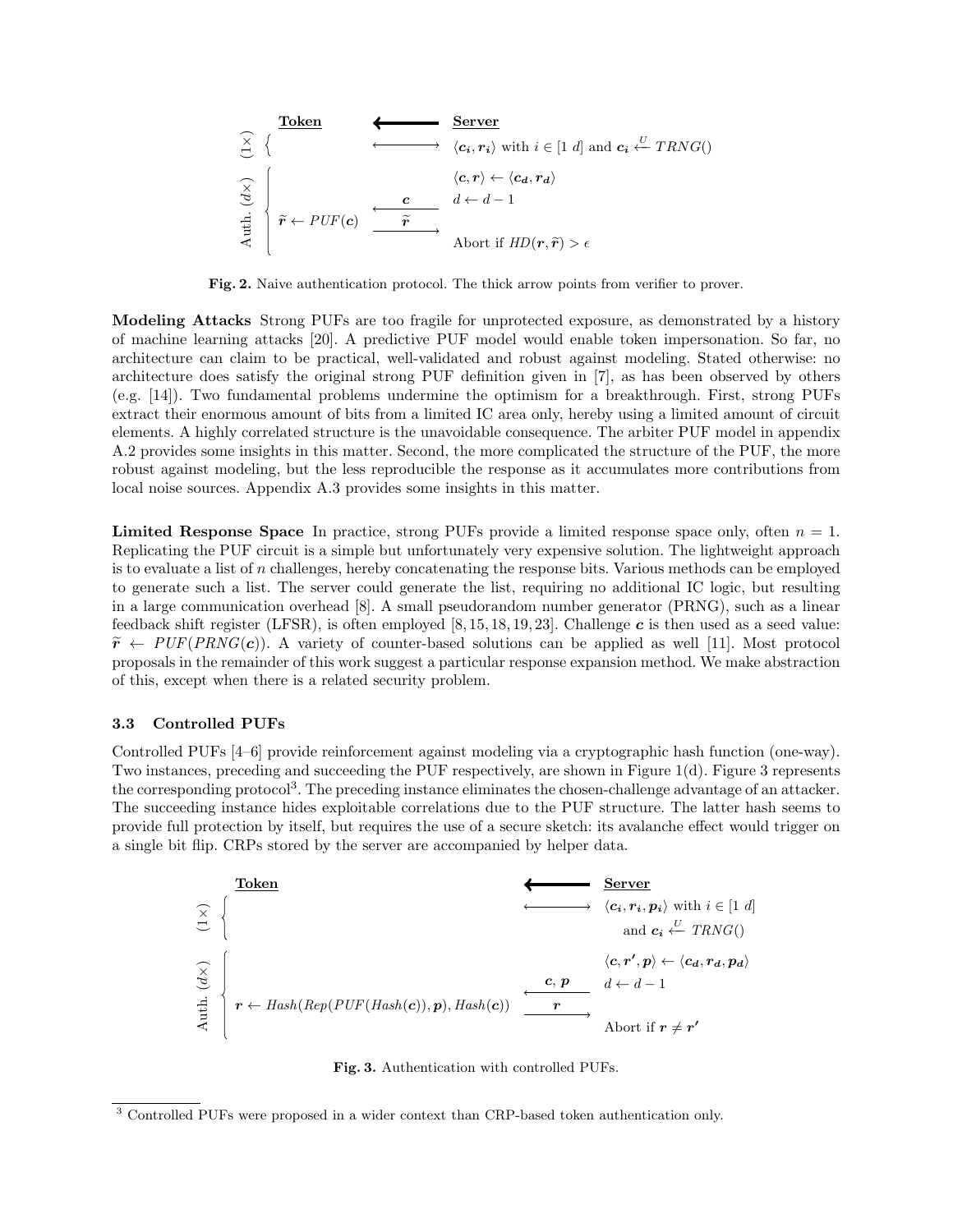Inferior to Reference II The proposal seems to be inferior to reference II. First, the PUF is required to have an enormous instead of modest input-output space. This is inherently more demanding, even if one would extend reference II with a few challenge bits to enable the use of multiple keys. Second, server storage requirements scale proportionally with the number of authentications, in contrast to constant-size.

## 3.4 Öztürk et al.

Oztürk et al.  $[16]$  employ two easy-to-model PUFs, as shown in Figure 1(e). Figure 4 represents the corresponding protocol. The outer PUF is assumed to possess a large response space, without defining challenge expansion logic however: it equips the token with CRP behavior. To prevent its modeling by an attacker, an internal secret  $\tilde{x}$  is XORed within the challenge path. A feedback loop, containing a (repeated) permutation and an inner PUF with a single response bit, is employed to update  $\tilde{x}$  continuously. During enrollment, the server has both read and write access to  $\tilde{x}$  via a one-time interface. This allows the server to construct models for either PUF, followed by an initialization of  $\tilde{x}$ . The server has to keep track of  $\tilde{x}$ , which is referred to as synchronization. The non-determinism of the inner PUF makes this non-trivial. One assumes an excellent match between the responses of the inner PUF and its model. At most one bit of  $\tilde{x}$  is assumed to be affected, in the seldom case of occurrence. An authentication failure (violation of  $\epsilon$ ) provides an indication thereof. One proposes a simple recovery procedure at the server side: bits of  $x'$  are successively flipped until the authentication succeeds.



Fig. 4. Authentication protocol of Öztürk et al.

**Issues Regarding**  $\tilde{x}$  There are several issues related to the use of  $\tilde{x}$ . First, it implicates the need for secure reprogrammable NVM, hereby undermining the advantages of PUFs. Either read or write access would enable an attacker to model the system, as during enrollment. Second, the synchronization effort is too optimistic. PUFs and their models typically have a  $1 - 10\%$  error rate. The server faces a continuous synchronization effort, not necessarily limited to a single error. Third, it enables denial-of-service attacks. An attacker can collect an (unknown) large number of CRPs, desynchronizing  $\tilde{x}$  and  $x'$ . Propagation of errors across authentications makes the recovery effort rapidly infeasible.

Feedback Loop Comments The permutation has to be chosen carefully. Repetition is bound to occur, as determined by the order  $k: \pi^k = \pi$ . This would implicate  $\tilde{x}$  to have identical bits, opposing its presumed<br>non-uniformity. A simple simulation confirms the similar near for 64 bit vectors. The estimated probabilit non-uniformity. A simple simulation confirms the significance for 64-bit vectors. The estimated probability of a randomly chosen permutation to have  $k \leq 63$  equals  $\approx 9\%$ . Furthermore, the need for the inner PUF is questionable. First, its non-determinism poses a limit on the complexity of the feedback loop, and hence the modeling resistance of the overall system. Second, the outer PUF and the initialization of  $\tilde{x}$  already induce IC-specific behavior. Using a cryptographic hash function as feedback would resolve all foregoing comments. The resulting system would then be remarkably similar to a later proposal: logically reconfigurable PUFs [12].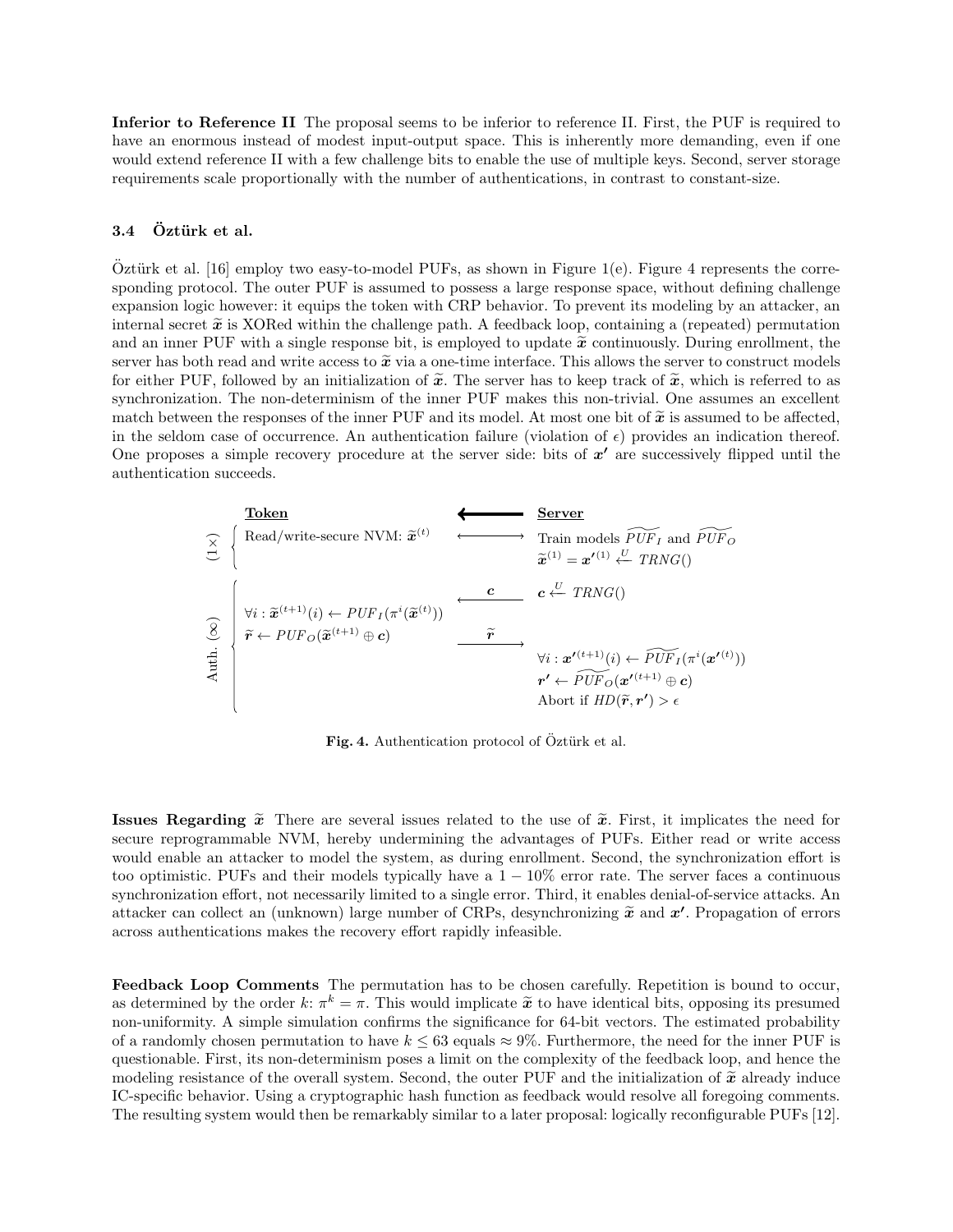#### 3.5 Hammouri et al.

Hammouri et al. [8] employ again two strong PUFs, as shown in Figure 1(f). As before, both PUFs are modeled during enrollment. The outer PUF is an arbiter PUF. The inner PUF is a custom architecture based on the arbiter PUF. Lin largely compensates the non-linearity of the outer arbiter PUF. Figure 5 represents the authentication protocol. The proposal is non-generic, in comparison with all other protocols: correct functioning strongly depends on internal PUF details. We consider this a bad practice. Only a brief summary of the issues is provided here: we refer to Appendix B for the low-level argumentation.

| Token         |                                                                                                                                                                                                                                                                                                                                                                                                                                                                                                                                                                                                                                                                                                                                                                                                                                                                                                                                                                                                                                                                                                                                                                                                                                                                                                                                            | Server |
|---------------|--------------------------------------------------------------------------------------------------------------------------------------------------------------------------------------------------------------------------------------------------------------------------------------------------------------------------------------------------------------------------------------------------------------------------------------------------------------------------------------------------------------------------------------------------------------------------------------------------------------------------------------------------------------------------------------------------------------------------------------------------------------------------------------------------------------------------------------------------------------------------------------------------------------------------------------------------------------------------------------------------------------------------------------------------------------------------------------------------------------------------------------------------------------------------------------------------------------------------------------------------------------------------------------------------------------------------------------------|--------|
| $\frac{1}{C}$ | $\left\{\n \begin{array}{ccc}\n \text{C1} & \text{C1} & \text{C1} & \text{C1} \\ \hline\n \text{C2} & \text{C3} & \text{C4} & \text{C5} \\ \hline\n \text{C4} & \text{C5} & \text{C6} & \text{C6} \\ \hline\n \text{C5} & \text{C6} & \text{C6} & \text{C6} \\ \hline\n \text{C6} & \text{C6} & \text{C6} & \text{C6} \\ \hline\n \text{C7} & \text{C8} & \text{C8} & \text{C8} \\ \hline\n \text{C8} & \text{C9} & \text{C0} & \text{C0} \\ \hline\n \text{C1} & \text{C2} & \text{C3} & \text{C4} & \text{C4} \\ \hline\n \text{C1} & \text{C2} & \text{C3} & \text{C4} & \text{C4} \\ \hline\n \text{C1} & \text{C2} & \text{C3} & \text{C4} & \text{C4} \\ \hline\n \text{C1} & \text{C2} & \text{C3} & \text{C4} & \text{C4} \\ \hline\n \text{C1} & \text{C2} & \text{C3} & \text{C4} & \text{C4} \\ \hline\n \text{C1} & \text{C2} & \text{C3} & \text{C4} & \text{C4} \\ \hline\n \text{C1} & \text{C2} & \text{C3} & \text{C4} & \text{C4} & \text{C4} \\ \hline\n \text{C1} & \text{C2} & \text{C3} & \text{C4} & \text{C4} & \text{C4} \\ \hline\n \text{C1} & \text{C2} & \text{C3} & \text{C4} & \text{C4} & \text{C4} \\ \hline\n \text{C1} & \text{C2} & \text{C3} & \text{C4} & \text{C4} & \text{C4} \\ \hline\n \text{C1} & \text{C2} & \text{C3} & \text{C4} & \text{C4} & \text{C4} \\ \hline\n \text{C1} & \text{C2}$ |        |

Fig. 5. Authentication protocol of Hammouri et al.

Unusual Inner PUF, Prone to Modeling Deficiencies The inner PUF is a rather bizarre extension of the arbiter PUF. The ability to construct a model, under the given procedure, is strongly layout-dependent and hence prone to deficiencies.

Unusual Modeling Procedure: Contradictive and Overcomplicated Reading out  $\tilde{x}$ , the response of the inner PUF, via a one-time interface would have made the enrollment easy. This would allow to model both PUFs separately. However, one designed a rather complicated procedure to model the inner PUF via the response of the outer PUF. For this purpose, one did introduce a function Lin to linearize the outer arbiter PUF. This is rather contradictive as it degrades the overall modeling resistance. Furthermore, the enrollment might be problematic for a significant fraction of the fabricated tokens, depending on the IC-specific behavior of the outer PUF.

Non-Functional: Error Propagation We believe the proposal to be non-functional: non-determinism of the inner PUF is strongly amplified, leading to a persistent authentication failure. A minor modification could resolve this issue.

#### 3.6 Logically Reconfigurable PUF

Logically reconfigurable PUFs [11] were proposed in order to make tokens recyclable, hereby reducing electronic waste. An internal state  $x$  is therefore mixed into the challenge path, as shown in Figure 1(e). Read access to  $x$  is allowed, although not required. There is no direct write access, although one can perform an update:  $\mathbf{x}^{(t+1)} \leftarrow Hash(\mathbf{x}^{(t)})$ . Figure 6 represents the authentication protocol.

Exacting PUF Requirements The proposal does not aim to prevent PUF modeling attacks, despite providing forward/backward security proofs with respect to  $x$ . Therefore, the practical value of the proposal is rather questionable: the protocol can not be instantiated due to lack of an appropriate strong PUF.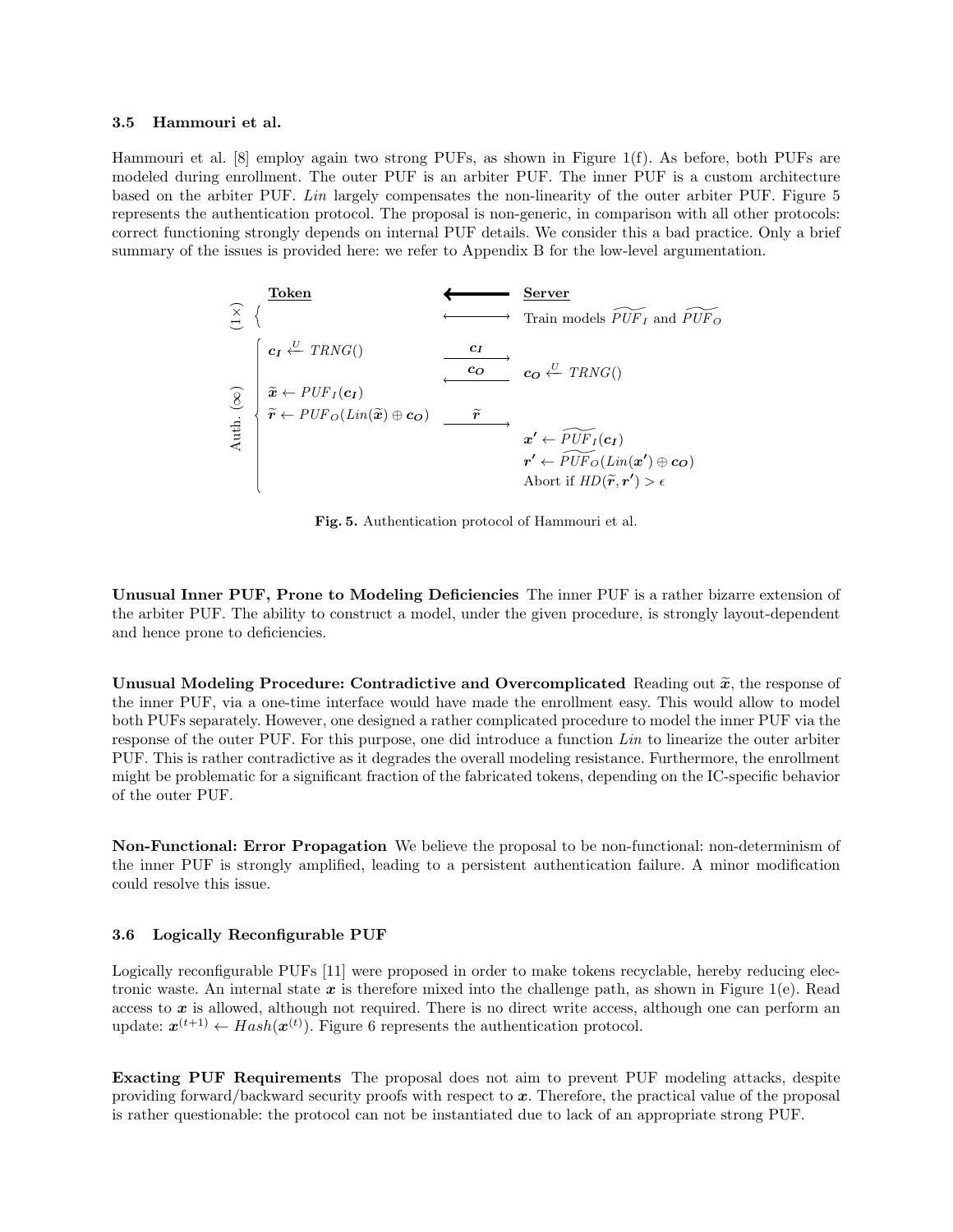

Fig. 6. Authentication protocol for logically reconfigurable PUFs.

Issues related to NVM The proposal requires reprogrammable write-secure NVM, which is not free of issues. First, it undermines a main advantages of PUFs: low-cost manufacturing. Second, it enables denialof-service attacks. An attacker can update  $x$  one or more times, invalidating the CRP database of the server. The proposal does not describe an authentication mechanism for the reconfiguration.

#### 3.7 Reverse Fuzzy Extractor

The reverse FE proposal [23] provides mutual authentication, in contrast to previous work. The term 'reverse' highlights that Gen and not Rep is implemented as token hardware, as shown in Figure 1(h). As such, one does benefit of the lightweight potential of  $Gen$ . Figure 7 represents the protocol<sup>4</sup>. One raises the concern of repeated helper data exposure: an attacker might collect helper data  $\{\tilde{\mathbf{p}}_1, \tilde{\mathbf{p}}_2, \ldots\}$  for the same challenge c. Therefore, one does recommend the syndrome construction, as there is provably no additional leakage with respect to the traditional  $n - k$  entropy loss. One author proposed a modified protocol in [14]. A reversal of authentication checks is stated to be the main difference, although there seem to be other fundamental changes.

| Token                                                       |                                                                                                                                   | Server                                                                                                                    |                                                                                                         |
|-------------------------------------------------------------|-----------------------------------------------------------------------------------------------------------------------------------|---------------------------------------------------------------------------------------------------------------------------|---------------------------------------------------------------------------------------------------------|
| $\frac{1}{2}$                                               | \n $\left\{\n\begin{array}{ccc}\n & & & & \\ \hline\n & & & & \\ \hline\n & & & & \\ \hline\n & & & & \\ \end{array}\n\right.$ \n | \n $\left\{\n\begin{array}{ccc}\n & & & \\ \hline\n & & & \\ \hline\n & & & \\ \hline\n & & & \\ \end{array}\n\right.$ \n | \n $\left\{\n\begin{array}{ccc}\n & & & \\ \hline\n & & & \\ \hline\n & & & \\ \end{array}\n\right.$ \n |
| $\frac{1}{2}$                                               | \n $\vec{p} \leftarrow \text{Gen}(\vec{r})$ \n                                                                                    | \n $\vec{p} \leftarrow \text{Gen}(\vec{r})$ \n                                                                            |                                                                                                         |
| $\vec{p} \leftarrow \text{Gen}(\vec{r})$                    | \n $\vec{p} \leftarrow \text{Rep}(r, \vec{p})$ \n                                                                                 |                                                                                                                           |                                                                                                         |
| $\vec{p} \leftarrow \text{Map}(n, \vec{r}, \vec{p})$        | \n $\vec{p} \leftarrow \text{Rep}(r, \vec{p})$ \n                                                                                 |                                                                                                                           |                                                                                                         |
| $\vec{p} \leftarrow \text{Rep}(r, \vec{p})$                 | \n $\vec{p} \leftarrow \text{Rep}(r, \vec{p})$ \n                                                                                 |                                                                                                                           |                                                                                                         |
| $\vec{p} \leftarrow \text{Map}(n, \vec{r}, \vec{p}) \neq a$ |                                                                                                                                   |                                                                                                                           |                                                                                                         |
| $\vec{p} \leftarrow \text{Map}(n, \vec{r}, \vec{p}) \neq a$ |                                                                                                                                   |                                                                                                                           |                                                                                                         |
| $\vec{p} \leftarrow \text{Map}(n, \vec{r}, \vec{p})$        | \n $\vec{p} \leftarrow \text{Hash}(a, \vec{r})$ \n                                                                                |                                                                                                                           |                                                                                                         |

Fig. 7. Reverse FE protocol (token identifier omitted).

PUF Non-Determinism Non-determinism is essential to avoid replay attacks. For tokens, one does reuse the PUF for this purpose, hereby avoiding the need for a TRNG. A lower bound for the PUF non-determinism is imposed, in order to avoid server impersonation. However, this seems to be a very delicate balancing exercise in practice, opposing more conventional design efforts to stabilize PUFs. The need for environmental robustness (perturbations of outside temperature, supply voltage, etc.) magnifies this opposition. An attacker

<sup>4</sup> The use of a token identifier (public, could be stored in insecure NVM) is omitted for simplicity, as it seems to have no impact on security. The server has been maintained as protocol initiator.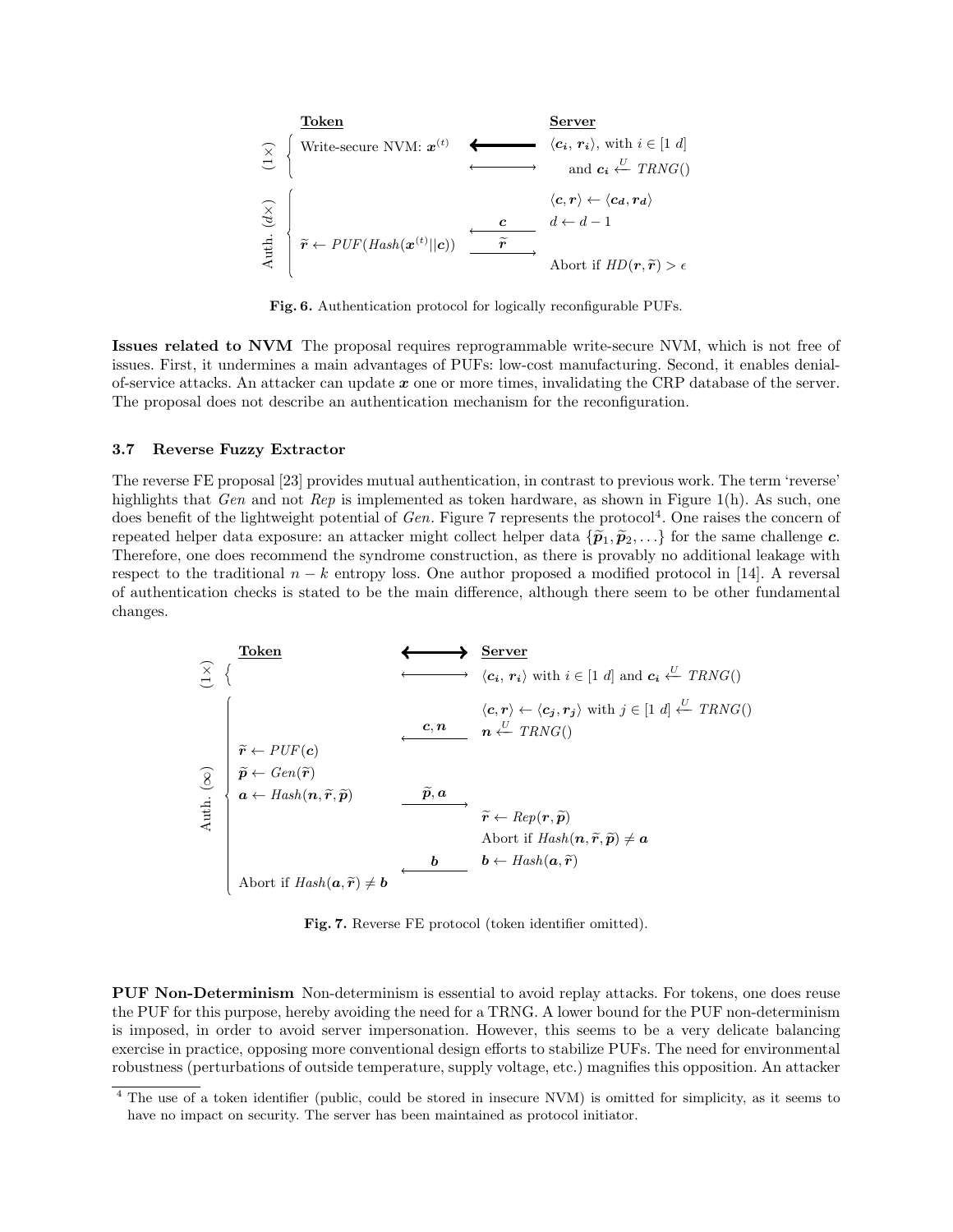might immerse the IC in an extremely stable environment, hereby minimizing the PUF error rate. For genuine use however, one might have to provide correctness despite large perturbations, corresponding to the maximum error rate. The modified protocol proposal [14] does not discuss the foregoing contradiction, although its use of a token TRNG provides a resolution.

PRNG Exploitation The proof-of-concept implementation expands the 1-bit response of an arbiter PUF via a PRNG:  $\tilde{r} \leftarrow PUF(LFSR(c))$ . Due to code size limitations,  $\tilde{r}$  is subdivided in non-overlapping sections: a set of helper data vectors, of length  $n - k$  each, is transferred rather than a single  $\tilde{p}$ . One employs 7 sections with  $k = 21$ , aiming at a security level of  $128 < 7 \cdot 21$  bit. The proposal does not provide an explicit warning to refuse fixed points of the LFSR, e.g.  $c = 0$ . This would have been appropriate in order to avoid a trivial server impersonation attack. Fixed points will result in either  $\tilde{r} = 0$  or  $\tilde{r} = \overline{0}$ , assuming stability for one particular response bit. An attacker could hence then guess  $\boldsymbol{b}$  with success probability 1/2. A token impersonation threat, which is far less obvious, is described next.

First consider the unrealistic but desired case of a perfectly deterministic PUF. Consider an arbitrary response section, denoted as r. Helper data leakage can be understood via an underdetermined system of linear equations  $\bm{H} \cdot \bm{r}^T = \bm{p}^T$ , having  $n-k$  equations for n unknowns. Consider a challenge  $\bm{c_1}$  leading to an expanded response  $r_1 = (r_1 r_2 \dots r_n)$ . One could easily construct a challenge  $c_2$  leading to a response  $r_2 =$  $(r_2 r_3 \ldots r_{n+1})$ , given the use of an LFSR. Repeating the former mechanism, we can construct challenges  $c_3, c_4, ..., c_q$ , with  $r_q = (r_q r_{q+1} ... r_{q+n-1})$ . An attacker collects all data in a single system of equations:

$$
\boldsymbol{A} \cdot \left(r_1 \ r_2 \dots r_{q+n-1}\right)^T = \begin{pmatrix} \boldsymbol{p_1}^T \\ \boldsymbol{p_2}^T \\ \vdots \\ \boldsymbol{p_q}^T \end{pmatrix} \quad \text{with } \boldsymbol{A} = \begin{pmatrix} \boldsymbol{H} & \boldsymbol{0}^T & \dots & \boldsymbol{0}^T \\ \boldsymbol{0}^T & \boldsymbol{H} & \dots & \boldsymbol{0}^T \\ \vdots & \vdots & \ddots & \vdots \\ \boldsymbol{0}^T & \boldsymbol{0}^T & \dots & \boldsymbol{H} \end{pmatrix}
$$

.

Equation dependencies have to be considered. We performed experiments where  $\bm{A}$  is transformed to reduced row echelon form  $(rref)$ . A distinction between cyclic and non-cyclic codes seems to be crucial, as illustrated in Figure 8. In the latter case, q can be small and an attacker is quasi able to solve the system. The persistence of few unknowns is only a minor inconvenience. In the former case, the number of unknowns remains  $n-k$ . However, a repeated machine learning attack can be performed instead, for large q, exploiting the introduction of sections. Arbiter PUFs can be modeled with only a few thousand CRPs, so consider e.g.  $q = 10000$ , including both training and verification data. The correct combination of unknowns (only  $2^{k} = 2^{21}$  possibilities) would result in the observable event of a high modeling accuracy.



Fig. 8. PRNG exploitation for the reverse fuzzy extractor: illustration for non-cyclic Hamming and cyclic BCH codes, with  $[n = 7, k = 4, t = 1]$  and  $q = 5$ . Black and white represent 0 and 1 respectively.

We now consider a PUF which is not perfectly deterministic. To minimize this inconvenience, an attacker could ensure the IC's environment to be very stable. Code parameters, which are normally chosen in order to maintain robustness against a variety of environmental perturbations (supply voltage, outside temperature, etc.), become relatively relaxed then. Subsequently, we consider a transformation  $H^* = T \cdot H$ , which selects linear combinations of the rows of  $H$ . The transformation is chosen so that the rows of  $H^*$  do have a low Hamming weight, making it feasible to incorporate a limited set of stable bits only. Many algorithms could find a suitable transformation.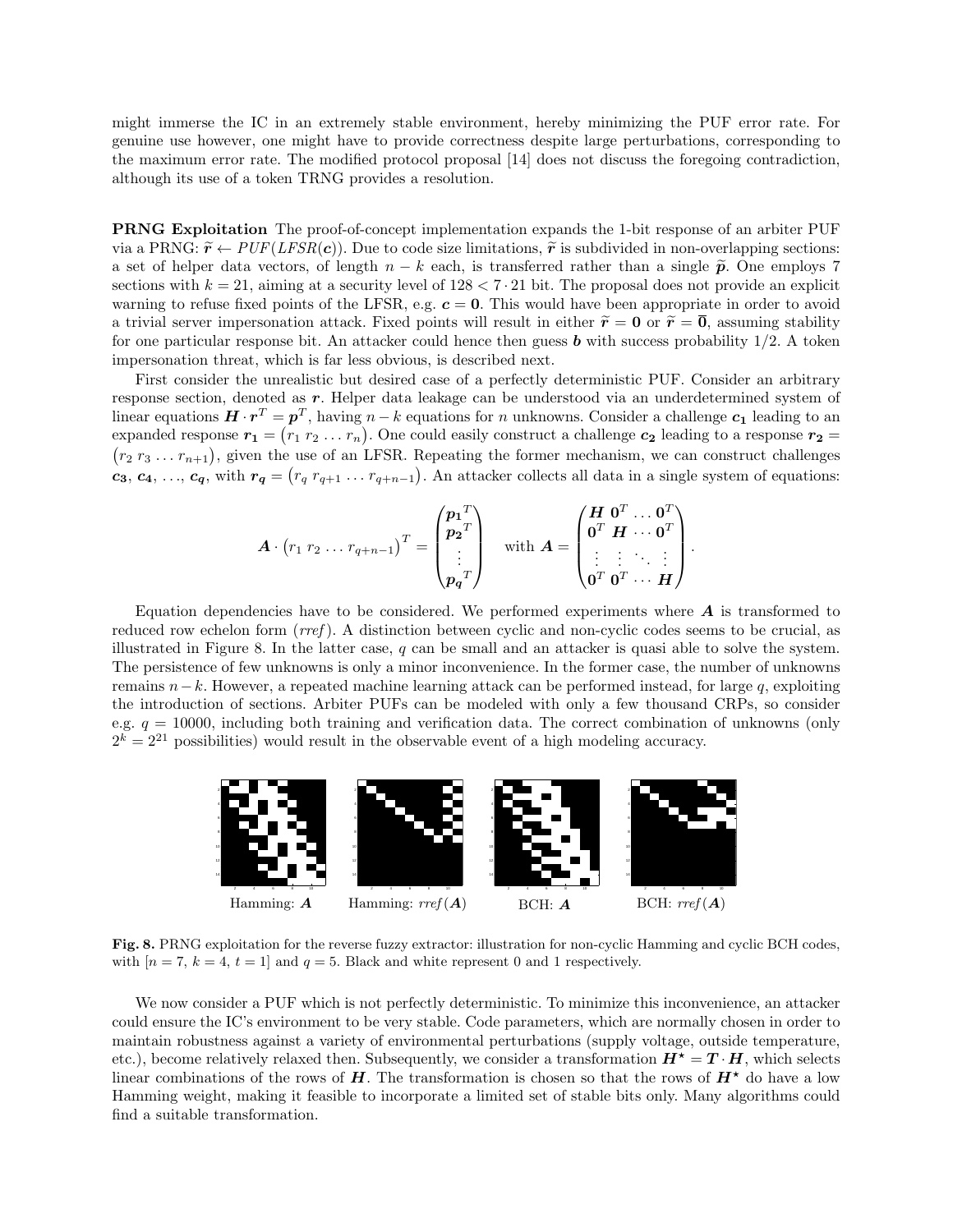**Suboptimal** Even with  $d = 1$ , the protocol still allows for an unlimited number of authentications. Token impersonation via replay has already been prevented by the use of nonce  $n$ . This observation could result in numerous protocol simplifications, as has been acknowledged in [23]. However, one does not state clearly that there would a simplification for the PUF as well: the enormous input-output space is no more required, even a weak PUF could be employed. Despite all the former, one still promotes the use of  $d > 1$ , arguing that it offers an increased side channel resistance. We argue that this countermeasure might not outweigh the missed advantages and that there might be numerous more rewarding countermeasures. The modified protocol proposal [14] does not discuss the foregoing efficiency matter, although it uses  $d = 1$ , hereby providing a weak PUF (with implicit challenge) as an example.

#### 3.8 Slender PUF

The slender PUF proposal [15] includes three countermeasures against modeling, while avoiding the need for cryptographic primitives, as clear from Figure 1(i). First, one employs a strong PUF with a high resistance, which is modeled during enrollment via auxiliary one-time interfaces. One does propose the XOR arbiter PUF (see appendix A.3). Second, the exposure of  $\tilde{r}$  is limited to random substrings  $\tilde{s}$ , hereby obfuscating the CRP link. The corresponding procedure SubCirc treats the bits in a circular manner. Third, server and token both contribute to the challenge via their respective nonces  $c_S$  and  $c_T$ , counteracting chosen-challenge attacks. Figure 9 represents the protocol.



Fig. 9. Slender PUF protocol.

A protocol extension has been proposed in [19]. One does introduce a fourth countermeasure against modeling. Substring  $\tilde{s}$  is padded with random bits before transmission, again in a circular manner:  $SubCirc(\tilde{s}_{P}, j) \leftarrow$  $\widetilde{\mathbf{s}}$  with  $\widetilde{\mathbf{s}}_P \in \{0,1\}^{1 \times np}$   $\overset{U}{\leftarrow}$  TRNG() and  $j \in [1 \ n_P]$   $\overset{U}{\leftarrow}$  TRNG(). Furthermore, the optional establishment of a session key is introduced, via concatenation of secret indices  $\ddot{i}$  and  $\ddot{j}$ . A repeated execution of the protocol is required to obtain a key of sufficient length.

PRNG Exploitation The proof-of-concept implementation employs a PRNG to expand the PUF response space:  $\tilde{r} \leftarrow PUF(PRNG(\mathbf{c_S}, \mathbf{c_T}))$ . However, the employed construction might allow for token impersonation:  $PRNG(c_S, c_T) = LFSR(c_S) \oplus LFSR(c_T)$ . We assume an identical feedback polynomial for both LFSRs, which is the most intuitive assumption<sup>5</sup>. A malicious token might then return  $c_T \leftarrow c_S$ , resulting in an expanded list of challenges all equal to 0. The server's PUF model outputs either  $r' = 0$  or  $r' = \overline{0}$ . So provided a substring  $\tilde{s} = 0$  (or  $\tilde{s}_P = 0$ ), authentication does succeed with a probability 1/2. Via replay, one could increase the probability to 1. We require eavesdropping on a single genuine protocol execution:  $c^{(1)}_{\bm{S}}$  $c_{\bm{T}}^{(1)},\,c_{\bm{T}}^{(1)}$ (1) and  $\tilde{s}^{(1)}$ . The malicious prover gets authenticated with the following:  $c_1^{(2)} \leftarrow c_3^{(2)} \oplus c_5^{(1)} \oplus c_{\text{F}}^{(1)}$ <br>  $\tilde{s}^{(1)}$  and  $\tilde{s}^{(1)}$ . One can easily replay old sessions levy as well. We stress that ea  $\mathcal{L}_{\mathbf{S}}^{\bullet}$ ,  $\mathcal{L}_{\mathbf{T}}^{\bullet}$  and  $\tilde{s}^{(2)} \leftarrow \tilde{s}^{(1)}$ . One can easily replay old sessions keys as well. We stress that careful PRNG redesign can recolve all of the former resolve all of the former.

<sup>&</sup>lt;sup>5</sup> The proof-of-concept implementation employs 128-bit LFSRs, with  $c_s$  and  $c_t$  as the initial states, without specifying feedback polynomials. Furthermore, FPGA implementation results (Table III in [15] and Table 8 in [19]) strongly suggest the use of identical feedback polynomials.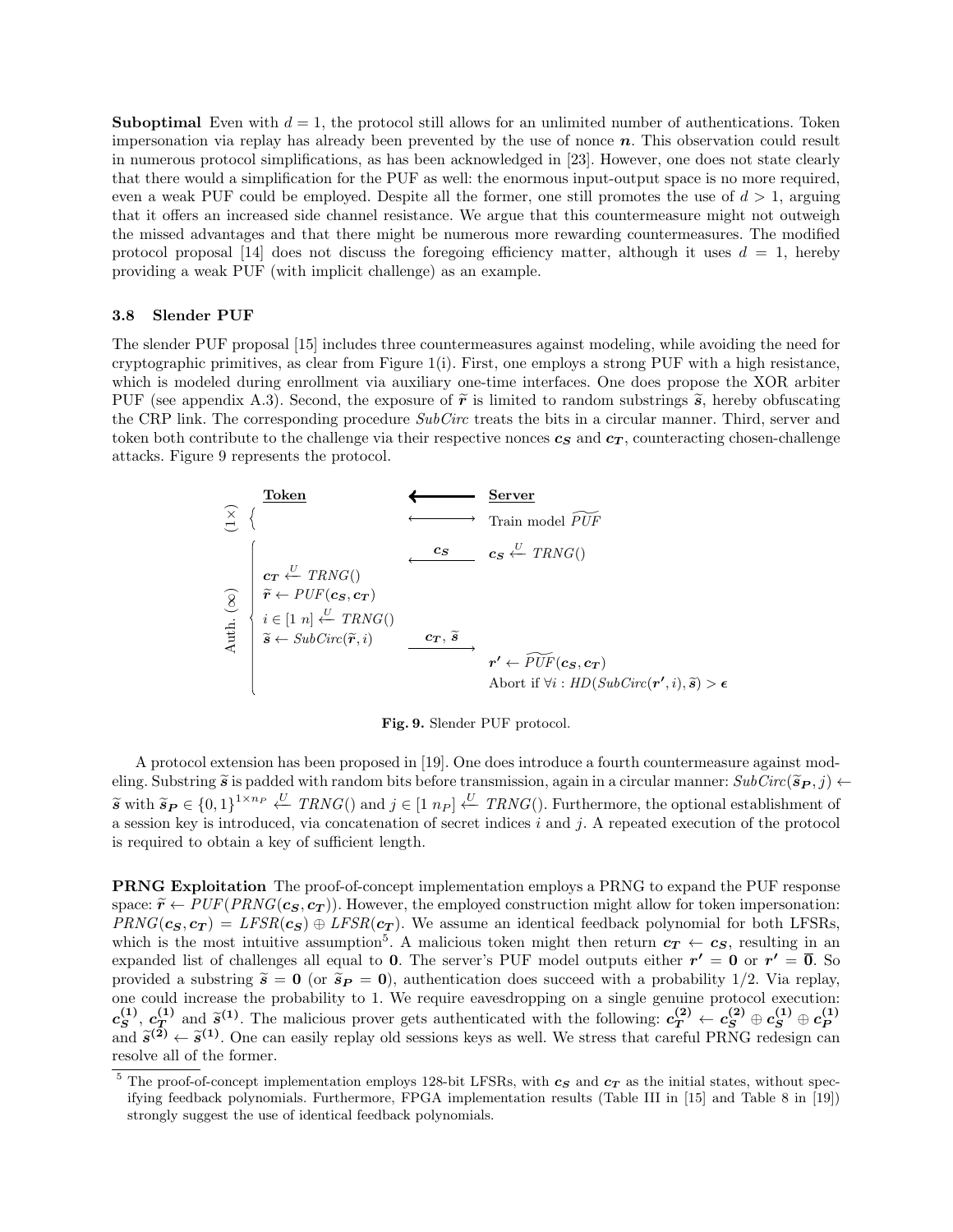Exacting PUF Requirements The PUF requirements are rather exacting and partly opposing. On one hand, the PUF should be easy-to model, requiring a highly correlated structure. On the other hand, CRP correlations do enable statistical attacks, due to the lack of cryptographic primitives. Although the XOR arbiter PUF seems to offer this delicate balance, it comes at a price: several one-time interfaces<sup>6</sup>, high response non-determinism and a limited modeling accuracy. Furthermore, the user's control regarding the challenge list should be highly restricted: statistical attacks are very powerful if an attacker has a (partial) chosen-challenge advantage. The PRNG-TRNG construction should accomplish this goal. Statistical attacks exploit the knowledge of a function  $P(r_u = r_v) = f(c_u, c_v)$  for a certain strong PUF architecture. CRPs with  $|P(r_u = r_v) - 1/2| > 0$  are correlated and hence exploitable. One might be able to retrieve indices i (and j) as such<sup>7</sup>, circumventing the SubCirc countermeasure. This subsequently enables machine learning attacks, as the CRP link has been restored. The original proposal  $[15]$  plots f for the arbiter PUF and its XOR variant, based on simulations. However, we believe their results for the XOR variant to be erroneous. A correction is provided in appendix A.4: we obtain an independent match between simulations results and a mathematical model of the correlations. Although the correlations have been underestimated in [15], the larger XOR variants might still offer security.

#### 3.9 Converse Authentication

Figures 1(j) and 10 represent the converse authentication protocol [12]. The authentication is one-way, in a less conventional setting where tokens verify the server. The difference vector (XOR) between two responses is denoted as d. The restriction  $d \neq 0$  prevents an attacker from impersonating the server, choosing  ${c_i = c_j, p_i = p_j}.$  Optionally, one can extend the protocol with the establishment of a session key  $k \leftarrow$  $Hash(r_i||r_j)$ . The attacker capabilities are restricted: invasive analysis of the prover IC is assumed to be impossible. Furthermore, one assumes an eavesdropping attacker, trying to impersonate the server given a log of genuine authentication transcripts.

| Token         |                                                                                                                                                                                                                                                                                                                                                                                                                                                                                                                                                                                                                                                                                                                                                                                                                                                                            | Server |
|---------------|----------------------------------------------------------------------------------------------------------------------------------------------------------------------------------------------------------------------------------------------------------------------------------------------------------------------------------------------------------------------------------------------------------------------------------------------------------------------------------------------------------------------------------------------------------------------------------------------------------------------------------------------------------------------------------------------------------------------------------------------------------------------------------------------------------------------------------------------------------------------------|--------|
| $\frac{1}{C}$ | $\left\{\n \begin{array}{ccc}\n & & & & \\ \hline\n & & & & \\ & & & & \\ & & & & \\ \hline\n & & & & \\ \hline\n & & & & \\ \hline\n & & & & \\ \hline\n & & & & \\ \hline\n & & & & \\ \hline\n & & & & \\ \hline\n & & & & \\ \hline\n & & & & \\ \hline\n & & & & \\ \hline\n & & & & \\ \hline\n & & & & \\ \hline\n & & & & \\ \hline\n & & & & \\ \hline\n & & & & \\ \hline\n & & & & \\ \hline\n & & & & \\ \hline\n & & & & \\ \hline\n & & & & \\ \hline\n & & & & \\ \hline\n & & & & \\ \hline\n & & & & \\ \hline\n & & & & \\ \hline\n & & & & \\ \hline\n & & & & \\ \hline\n & & & & \\ \hline\n & & & & \\ \hline\n & & & & \\ \hline\n & & & & \\ \hline\n & & & & \\ \hline\n & & & & \\ \hline\n & & & & \\ \hline\n & & & & \\ \hline\n & & & & \\ \hline\n & & & & \\ \hline\n & & & & \\ \hline\n & & & & \\ \hline\n & & & & \\ \hline\n & & & &$ |        |

Fig. 10. Converse authentication protocol.

Attacker Overly Restricted The attacker capabilities are unclear and overly restricted to be practical. First, restricting invasion would automatically extend to physical attacks in general. Furthermore, this greatly reduces the need for PUFs, with respect to the traditional approach of storing a key in NVM. It is also not clear whether an attacker is allowed to freely query the server, as exploited hereafter. We argue that this should be possible, as the protocol is initiated by the token.

 $^6$  Chains are modeled separately via machine learning, before XORing takes place.

<sup>7</sup> An identical attack could result in full key-recovery for the protocol predecessor: the pattern matching key generator [18], which serves as an alternative for the fuzzy extractor (reference II). This risk has not been in acknowledged in either paper. We note that another statistical attack of fundamentally different nature has recently been published for the predecessor [2].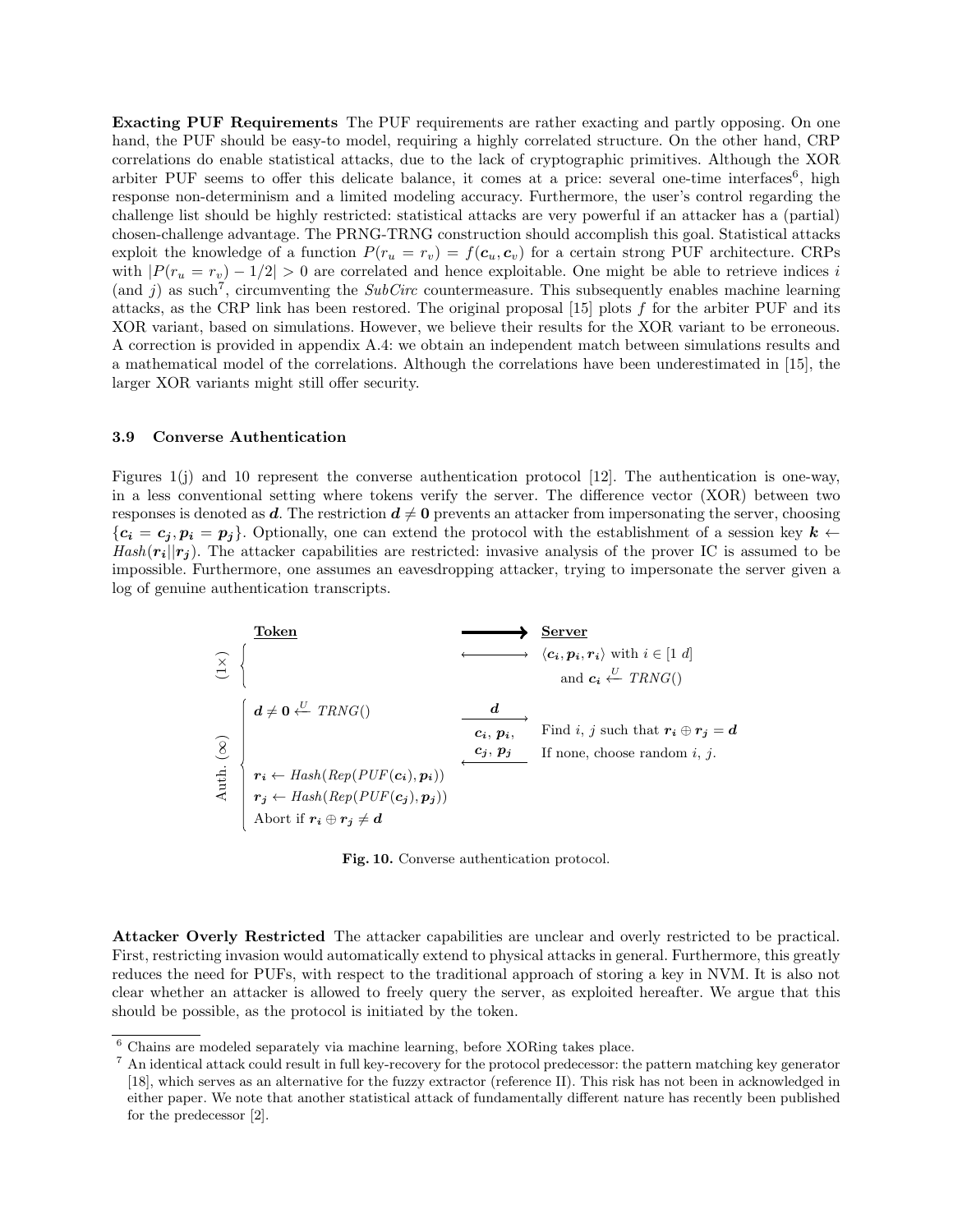**Scalability Issues** The probability of success for a randomly guessing attacker would be  $1/2^n$ , when trying to impersonate the server. In certain sense, the server faces a similar probability, posing an upper limit on  $n$ for practicality reasons. Successful authentication of the server relies on the availability of a given  $d$  within its database. A scalable method to (construct and) search within a database was not discussed and seems far from obvious. Assume a cumbersome trial and error procedure as a search method: a pairwise selection has a probability of  $1/2^n$  to be usable. Memory requirements are mild compared to the search workload, as there are  $\frac{d(d-1)}{2}$  pairwise selections, although still enormous in comparison to all other proposals. A database of size  $d = 2^{25}$  is mentioned to be realistic. A major threat for server impersonation is the following. An attacker might query the server and construct a personal database:  $\langle d_i, c_{i1}, p_{i1}, c_{i2}, p_{i2} \rangle$ . Authentication will succeed, although a session key can not be retrieved if present.

Predecessor Issues Although the protocol is in essence identical to a direct predecessor [1], it is not described in terms of modifications. Nevertheless, a few issues have (quietly) been resolved. We observe five modifications. First, Rep is acknowledged to require helper data. Second, one introduces the restriction  $d \neq 0$ . However, this event occurs so seldom that an explicit check could be regarded as overhead. Third, d is generated by a TRNG instead of a PRNG. To avoid replay, the latter construction would require secure NVM, hereby undermining the advantages of PUFs. Fourth, the protocol is initiated by a token instead of the server. Unfortunately, this enables exhaustion of the server database as described before. Fifth, PUF responses are reinforced by a cryptographic hash function. In its absence, we see a direct opportunity for prover impersonation in the occasional case that  $HW(d) < t$ . Consider an arbitrary response  $r = Rep(PUF(c), p)$ . For both secure sketch constructions, an attacker might be able to produce a given d:

Code-offset construction:  $\mathbf{r} \oplus \mathbf{d} = Rep(PUF(\mathbf{c}), \mathbf{p} \oplus \mathbf{d}).$ Syndrome construction:  $\mathbf{r} \oplus \mathbf{d} = Rep(PUF(\mathbf{c}), \mathbf{p} \oplus \mathbf{d} \cdot \mathbf{H}^T)$ .

## 4 Overview and Discussion

Tables 1 and 2 provide an overview of Section 3. We do not support the use of any strong PUF proposal in its current form, given the numerous amount of issues. However, we do not object the use of both weak PUF protocols: reference II and the modified reverse FE proposal [14]. We now discuss the strong PUF issues.



Table 1. For all protocols: token hardware (left), the authenticity provided (middle) and the secret stored by the server (right).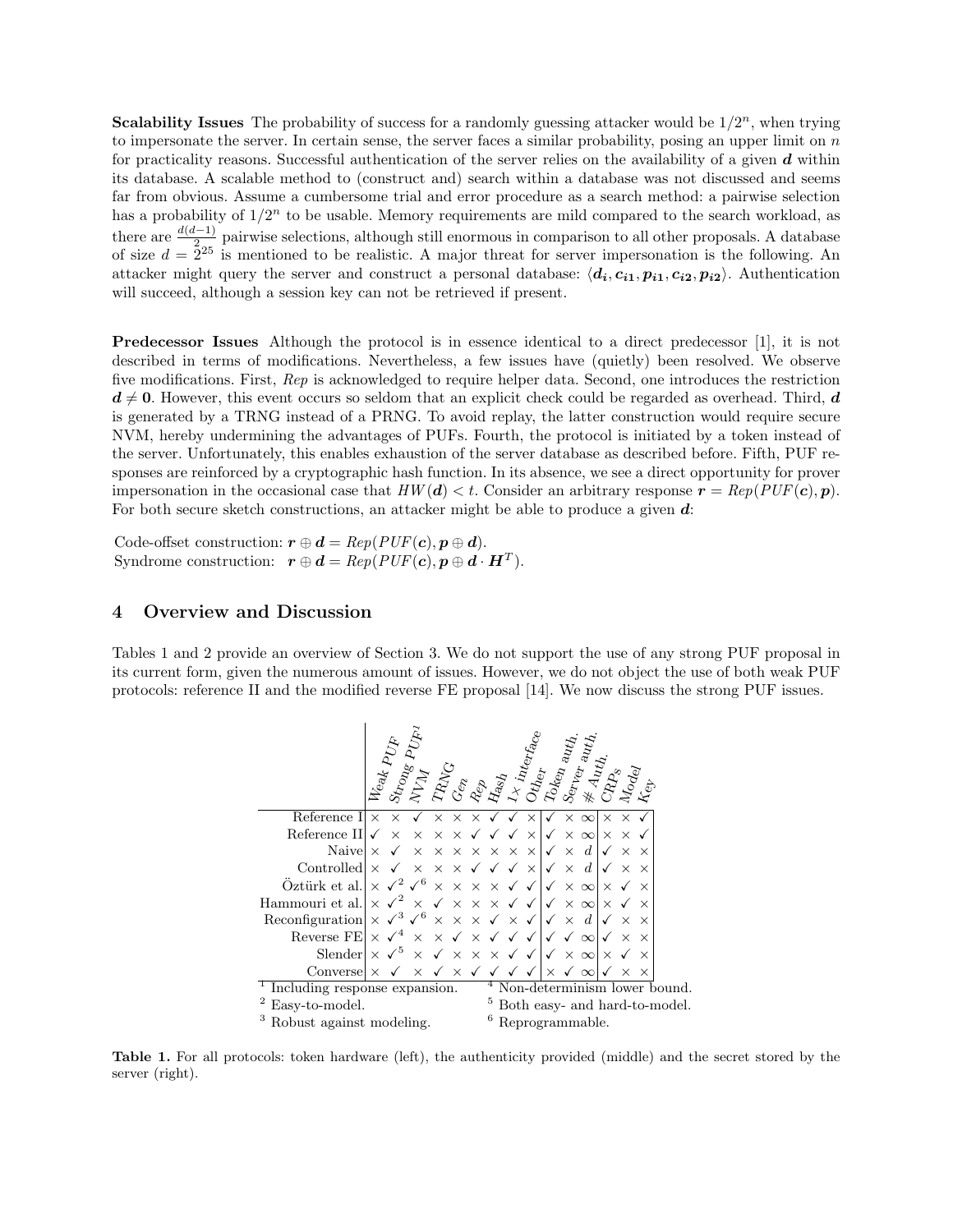| Protocol      | <b>Issues</b>                                                                   |  |  |  |
|---------------|---------------------------------------------------------------------------------|--|--|--|
| Controlled    | - Inferior to reference II.                                                     |  |  |  |
|               | - NVM undermines the advantages of PUFs.                                        |  |  |  |
| Oztürk        | - Synchronization effort is presented too optimistic.                           |  |  |  |
| et al. $[16]$ | - Denial-of-service attack.                                                     |  |  |  |
|               | - Choice of permutation requires care: avoid low orders.                        |  |  |  |
|               | - Unusual inner PUF, prone to modeling deficiencies.                            |  |  |  |
| Hammouri      | - Non-functional: internal error propagation.                                   |  |  |  |
| et al. [8]    | - Unusual modeling procedure: contradictive and                                 |  |  |  |
|               | overcomplicated.                                                                |  |  |  |
| Reconfigu-    | - Unrealistic PUF requirement: robust against modeling.                         |  |  |  |
| ration        | - NVM undermines the advantages of PUFs.                                        |  |  |  |
|               | - Denial-of-service attack.                                                     |  |  |  |
|               | - Exacting PUF requirements to counteract replay attacks.                       |  |  |  |
|               | Reverse $FE$ - <i>PRNG</i> exploitation, leading to token/server impersonation. |  |  |  |
|               | - No need for strong PUF.                                                       |  |  |  |
| Slender       | - PRNG exploitation, leading to token impersonation.                            |  |  |  |
| PUF           | - Exacting PUF requirements to counteract statistical attacks.                  |  |  |  |
|               | - Attacker model too restricted.                                                |  |  |  |
| Converse      | - Scalability issues, leading to server impersonation.                          |  |  |  |
|               | - Predecessor issues.                                                           |  |  |  |

Table 2. Issues revealed in this work. Implementation-dependent issues are printed in *italic*.

Two proposals rely on **reprogrammable NVM**: Oztürk et al. [16] and logically reconfigurable PUFs. Their respective assumptions of  $R/W$ - and W-security undermine a major benefit of PUF technology: an increased resistance against physical attacks. Furthermore, the need for reprogramming undermines a second potential benefit: low-cost manufacturing, as CMOS-compatible fuses can not be used. Finally, updating the NVM state was identified as a denial-of-service attack for both proposals.

PUF responses are not perfectly reproducible. Protocols employ two approaches to overcome this issue: error correction and error tolerance. Unfortunately, two proposals struggle with the latter approach. PUF non-determinism is greatly underestimated in Oztürk et al. [16]: the protocol synchronization effort is presented too optimistic. We believe the proposal of Hammouri et al [8]. to be non-functional because of internal error propagation.

In practice, strong PUFs do have a small output space. There are various methods to resolve this issue, all imposing a certain efficiency burden. However, the protocol proposals have very little attention for this topic. Even though system security is not necessarily unaffected. We specified attacks for the proofof-concept implementations of the reverse FE and slender PUF proposal, both exploiting the challenge expansion PRNG.

In practice, strong PUFs are insecure against modeling. Two proposals are therefore too demanding: logically reconfigurable PUFs and the slender PUF protocol. Although the latter offers some countermeasures, there is an opposing requirement for the PUF to be easy-to-model, leading to a delicate balancing exercise. In general, proposals not reinforced by a cryptographic hash function are much more likely to be vulnerable.

Several proposals rely on a secure TRNG. Tampering with its randomness opens new perspectives for a physical attack. Its use seems unavoidable however if server authentication is a must, as for the converse protocol, to avoid replay attacks. The reverse FE proposal extracts its non-determinism from the PUF instead, which has been identified as a delicate balancing exercise. Two protocols without server authentication employ their TRNG as a modeling countermeasure: Hammouri et al. [8] and the slender PUF protocol.

All proposals aim to provide lightweight entity authentication, which addresses a highly relevant need. However, in many use cases, there will be accompanying security requests: message confidentiality and integrity, privacy, etc. We did not consider protocol extensibility in this work, although it might be of interest when designing a new protocol. References I and II, which employ a secret key, might benefit from a huge amount of scientific literature. Like-minded, the establishment of a session key has been proposed as an extension for the converse and slender PUF proposals.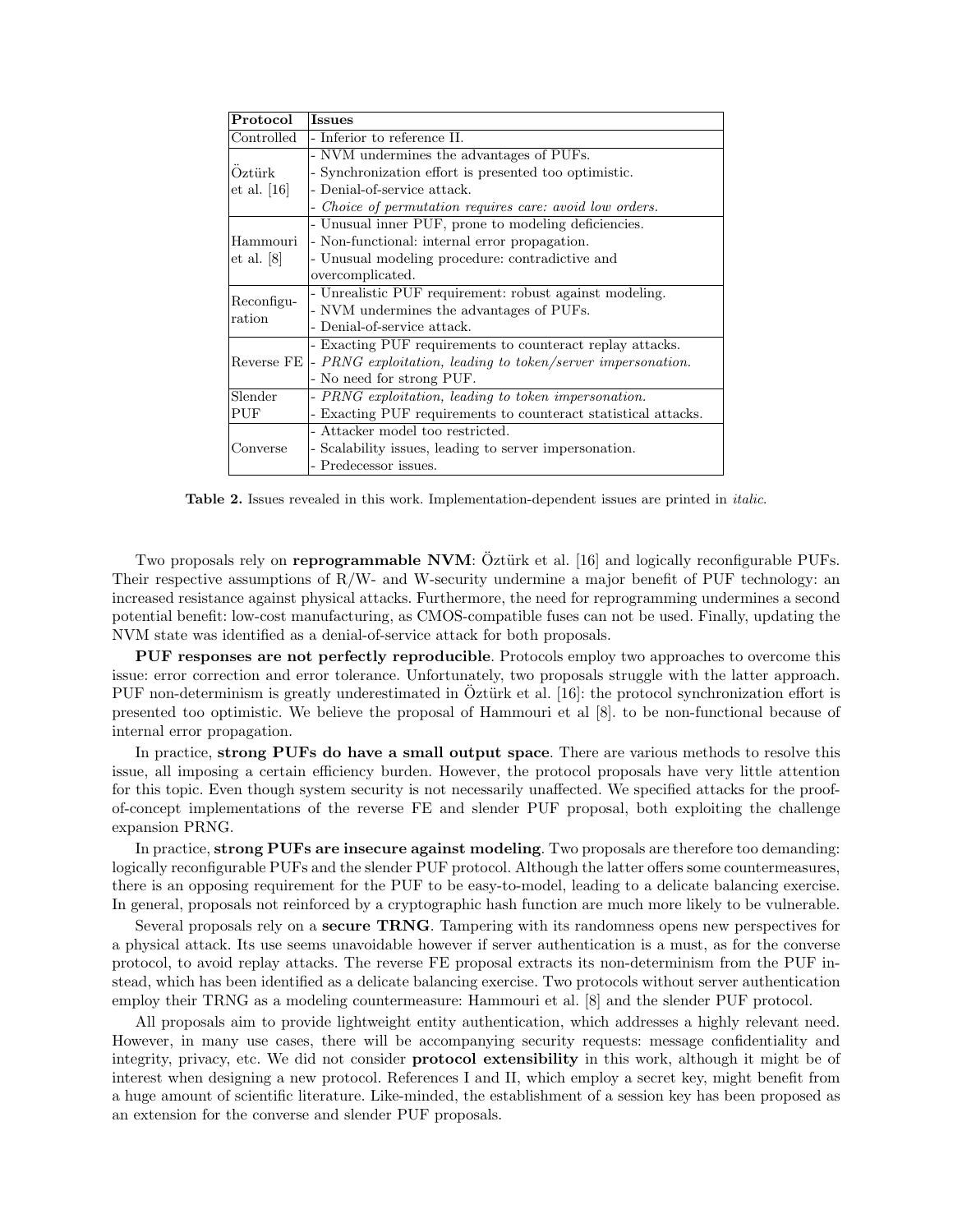# 5 Conclusion

Various protocols utilize a strong PUF to provide lightweight entity authentication. We described the most prominent proposals using a unified notation, hereby creating a first overview and initializing direct comparison as well. We defined two reference authentication methods, to identify the misuse of PUFs. Our analysis revealed numerous security and practicality issues. Therefore, we do not recommend the use of any strong PUF proposal in its current form. Most proposals aim to compensate the lack of cryptographic properties of the strong PUF. However, proper compensation seems to be in conflict with the lightweight objective. More fundamental physical research is required, aiming to create a truly strong PUF with great cryptographic properties. If not, we are inclined to recommend conventional PUF-based key generation as a more promising alternative. The observations and lessons learned in this work can facilitate future protocol design.

# Acknowledgment

The authors greatly appreciate the support received. The European Commission through the ICT programme under contract FP7-ICT-2011-317930 HINT. The Research Council of KU Leuven: GOA TENSE (GOA/11/007), the Flemish Government through FWO G.0550.12N and the Hercules Foundation AKUL/11/19. The national major development program for fundamental research of China (973 Plan) under grant no. 2013CB338004. Jeroen Delvaux is funded by IWT-Flanders grant no. 121552. The authors would like to thank Anthony Van Herrewege (KU Leuven, ESAT/COSIC) for his valuable comments.

# References

- 1. Das, A., Kocabaş, Ü., Sadeghi, A.-R., Verbauwhede, I.: PUF-based secure test wrapper design for cryptographic SoC testing. In: Design, Automation & Test in Europe, DATE 2012, pp. 866–869, Mar. 2012.
- 2. Delvaux, J., Verbauwhede, I.: Attacking PUF-Based Pattern Matching Key Generators via Helper Data Manipulation. In CT-RSA 2014, LNCS vol. 8366, pp. 106–131, Feb. 2014.
- 3. Dodis, Y., Ostrovsky, R., Reyzin, L., Smith, A.: Fuzzy Extractors: How to Generate Strong Keys from Biometrics and Other Noisy Data. In: SIAM J. Comput., vol. 38, no. 1, pp. 97–139, Mar. 2008.
- 4. Gassend, B., Clarke, D.E., van Dijk, M., Devadas, S.: Silicon physical random functions. In: ACM Conference on Computer and Communications Security, CCS 2002, pp. 148–160, Nov. 2002.
- 5. Gassend, B., Clarke, D.E., van Dijk, M., Devadas, S.: Controlled Physical Random Functions. In: Annual Computer Security Applications Conference, ACSAC 2002, pp. 149–160 , Dec. 2002.
- 6. Gassend, B., van Dijk, M., Clarke, D.E., Torlak, E., Devadas, S., Tuyls, P.: Controlled physical random functions and applications. In: ACM Trans. Inf. Syst. Secur., vol. 10, no. 4, 2008.
- 7. Guajardo, J., Kumar, S.S., Schrijen, G.-J., Tuyls, P.: FPGA Intrinsic PUFs and Their Use for IP Protection. In: Cryptographic Hardware and Embedded Systems, CHES 2007, LNCS vol. 4727, pp. 63–80, Sep. 2007.
- 8. Hammouri, G., Öztürk, E., Sunar B.: A tamper-proof and lightweight authentication scheme. In: Journal Pervasive and Mobile Computing, vol. 6, no. 4, 2008.
- 9. Holcomb, D.E., Burleson, W.P., Fu, K.: Power-Up SRAM State as an Identifying Fingerprint and Source of True Random Numbers. In: IEEE Trans. Computers, vol. 58, no 9, 2009.
- 10. Hospodar, G., Maes, R., Verbauwhede, I.: Machine Learning Attacks on 65nm Arbiter PUFs: Accurate Modeling poses strict Bounds on Usability. In: Workshop on Information Forensics and Security (WIFS), IEEE 2012, pp. 37–42, Dec. 2012.
- 11. Katzenbeisser, S., Kocabaş, Ü., van der Leest, V., Sadeghi, A.-R., Schrijen G.-J., Schröder, H., Wachsmann, C.: Recyclable PUFs: Logically Reconfigurable PUFs. In: Cryptographic Hardware and Embedded Systems, CHES 2011, LNCS vol. 6917, pp. 374–389, Sep. 2011.
- 12. Kocabaş, Ü., Peter, A., Katzenbeisser, S., Sadeghi, A.-R.: Converse PUF-Based Authentication. In: Trust and Trustworthy Computing, TRUST 2012, LNCS vol. 7344, pp. 142–158, Jun. 2012.
- 13. Lee, J.W., Lim, D., Gassend, B., Suh, G.E., van Dijk, M., Devadas, S.: A technique to build a secret key in integrated circuits for identification and authentication applications. In: VLSI Circuits, 2004 Symposium on, pp. 176–179, Jun. 2004
- 14. Maes, R.: Physically Unclonable Functions: Constructions, Properies and Applications. PhD Thesis, KU Leuven, Aug. 2012.
- 15. Majzoobi, M., Rostami, M., Koushanfar, F., Wallach, D.S., Devadas, S.: Slender PUF Protocol: A Lightweight, Robust, and Secure Authentication by Substring Matching. In: IEEE Symposium on Security and Privacy (SP), pp. 33–44, May 2012.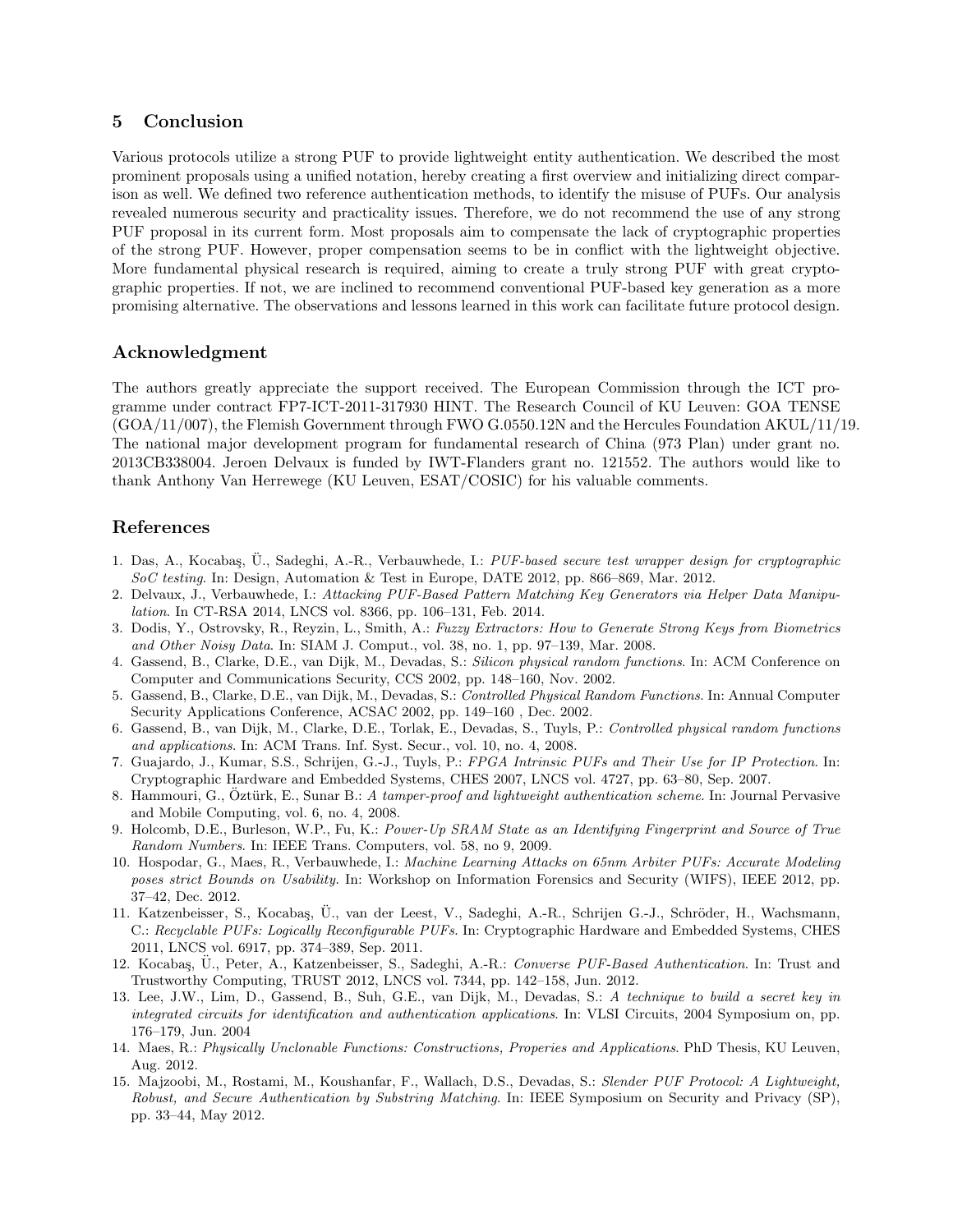- 16. Öztürk, E., Hammouri, G., Sunar B.: Towards Robust Low Cost Authentication for Pervasive Devices. In: IEEE Conference on Pervasive Computing and Communications (PerCom), Mar. 2008.
- 17. Pappu, R.: Physical One-Way Functions. PhD Thesis, MIT, Chapter 9, 2001.
- 18. Paral, Z., Devadas, S.: Reliable and Efficient PUF-Based Key Generation Using Pattern Matching. In: Hardware-Oriented Security and Trust, HOST 2011, pp. 128–133, Jun. 2011.
- 19. Rostami, M., Majzoobi, M., Koushanfar, F., Wallach, D.S., Devadas, S.: Robust and Reverse-Engineering Resilient PUF Authentication and Key-Exchange by Substring Matching. In: IEEE Transactions on Emerging Topics in Computing, 13 pp., 2014.
- 20. Rührmair, U., Sehnke, F., Sölter, J., Dror, G., Devadas, S., Schmidhuber, J.: Modeling attacks on physical unclonable functions. In: ACM Conference on Computer and Communications Security, CCS 2010, pp. 237–249, Oct. 2010.
- 21. Skorobogatov, S.: Semi-invasive attacks a new approach to hardware security analysis. Technical Report UCAM-CL-TR-630, University of Cambridge, Computer Laboratory, Apr. 2005.
- 22. Suh, G.E., Devadas, S.: Physical unclonable functions for device authentication and secret key generation. In: Design Automation Conference, DAC 2007, pp. 9–14, Jun. 2007.
- 23. Van Herrewege, A., Katzenbeisser, S., Maes, R., Peeters, R., Sadeghi, A.-R., Verbauwhede, I., Wachsmann, C.: Reverse Fuzzy Extractors: Enabling Lightweight Mutual Authentication for PUF-Enabled RFIDs. In: Financial Cryptography and Data Security, FC 2012, LNCS vol. 7397, pp. 374–389, Feb. 2012.

# A Arbiter PUF

#### A.1 Architecture

Arbiter PUFs [13] quantify manufacturing variability via the propagation delay of logic gates and interconnect. The high-level functionality is represented by Figure  $11(a)$ . A rising edge propagates through two paths with identically designed delays, as imposed by layout symmetry. Because of nanoscale manufacturing variations however, there is a delay difference  $\Delta t$  between both paths. An arbiter decides which path 'wins' the race  $(\Delta t \leq 0)$  and generates a response bit r.



Fig. 11. Arbiter PUF (a) and its XOR variant (b).

The two paths are constructed from a series of  $m$  switching elements. The latter are typically implemented with a pair of 2-to-1 multiplexers. Challenge bits determine for each stage whether path segments are crossed or uncrossed. Each stage has a unique contribution to  $\Delta t$ , depending on its challenge bit. Challenge vector c determines the time difference  $\Delta t$  and hence the response bit r. The number of CRPs equals  $2^m$ . The response reproducibility differs per CRP: the smaller  $|\Delta t|$ , the easier to flip side because of various physical perturbations.

#### A.2 Vulnerability to Modeling Attacks

Arbiter PUFs show additive linear behavior, which makes them vulnerable to modeling attacks. A decomposition in individual delay elements is given in Figure 12. Both intra- and inter-switch delays contribute to  $\Delta t$ , as represented by white and gray/black squares respectively. We incorporate the latter in their preceding switches, without loss of generality, to facilitate the derivation of a delay model. In the end, delay elements are important as far as they generate delay differences between both paths. Therefore, each stage can be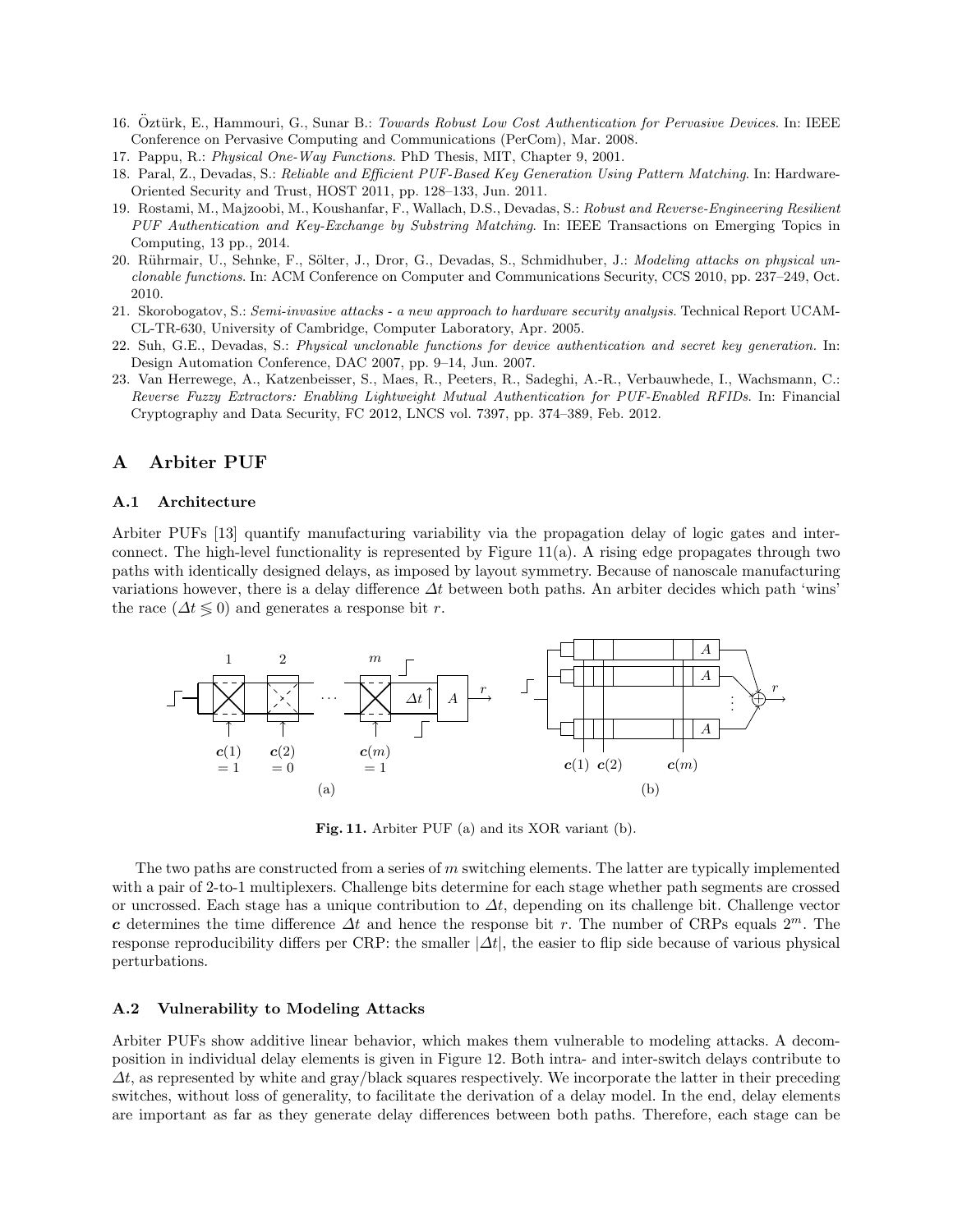described by two delay parameters only: one for each challenge bit state, as illustrated in Figure 13. The delay difference at the input of stage i flips in sign for the crossed configuration and is incremented with  $\delta t_i^1$ or  $\delta t_i^0$  for crossed and uncrossed configurations respectively.



Fig. 12. Arbiter PUF decomposed in individual delay elements, represented by small squares which are prone to manufacturing variability. The interconnecting lines have zero delay.



Fig. 13. Delay behavior of an arbiter stage.

The impact of a  $\delta t$  on  $\Delta t$  is incremental or decremental for an even and odd number of subsequent crossed stages respectively. By lumping together the  $\delta t$ 's of neighboring stages, one can model the whole arbiter PUF with  $m + 1$  independent parameters only (and not 2m). A formal expression for  $\Delta t = \gamma \tau^T$  is shown below. Vector  $\gamma \in {\pm 1}^{1 \times (m+1)}$  is a transformation of challenge vector c. Vector  $\tau \in \mathbb{R}^{1 \times (m+1)}$  contains the lumped stage delays. The more linear a system, the easier to learn its behavior. By using  $\gamma$  instead of c as ML input, a great deal of non-linearity is avoided. The non-linear threshold operation  $\Delta t \leq 0$  remains however. Only 5000 CRPs were demonstrated to be sufficient to model non-simulated 64-stage arbiter PUFs with an accuracy of about 97% [10].

$$
\boldsymbol{\tau} = \frac{1}{2} \left( \begin{array}{ccc} \delta t_0 & \delta t_1^0 - \delta t_1^1 \\ \delta t_1^0 + \delta t_1^1 & + \ \delta t_2^0 - \delta t_2^1 \\ \vdots & \vdots \\ \delta t_{m-1}^0 + \delta t_{m-1}^1 + \delta t_{m}^0 - \delta t_{m}^1 \end{array} \right)^T \text{and } \boldsymbol{\gamma} = \left( \begin{array}{ccc} 1 - 2 (\boldsymbol{c}(1) \oplus \ldots \oplus \boldsymbol{c}(m)) \\ 1 - 2 (\boldsymbol{c}(2) \oplus \ldots \oplus \boldsymbol{c}(m)) \\ \vdots & \vdots \\ 1 - 2 \boldsymbol{c}(m) \\ 1 \end{array} \right)^T.
$$

#### A.3 XOR Variant

Several variants of the arbiter PUF increase the resistance against ML. They introduce various forms of non-linearity for this purpose. We only consider the XOR variant. The response bits of multiple arbiter chains are XORed to produce a single response bit, as shown in Figure  $11(b)$ . All chains have the same challenge as input. The more chains, the more resistance against ML: the required number of CRPs and the computation time both increase rapidly  $[20]$ . However, the reproducibility of r decreases with the number of chains as well: each additional chain injects non-determinism into the overall system. A practical limit on the ML resistance is hence imposed.

### A.4 CRP Correlations: Enabling Statistical Attacks

Machine learning attacks exploit CRP correlations in a implicit manner. Statistical attacks benefit from their explicit exploitation, hereby assuming the knowledge a function  $P(r_1 = r_2) = f(c_1, c_2)$ . Such a function has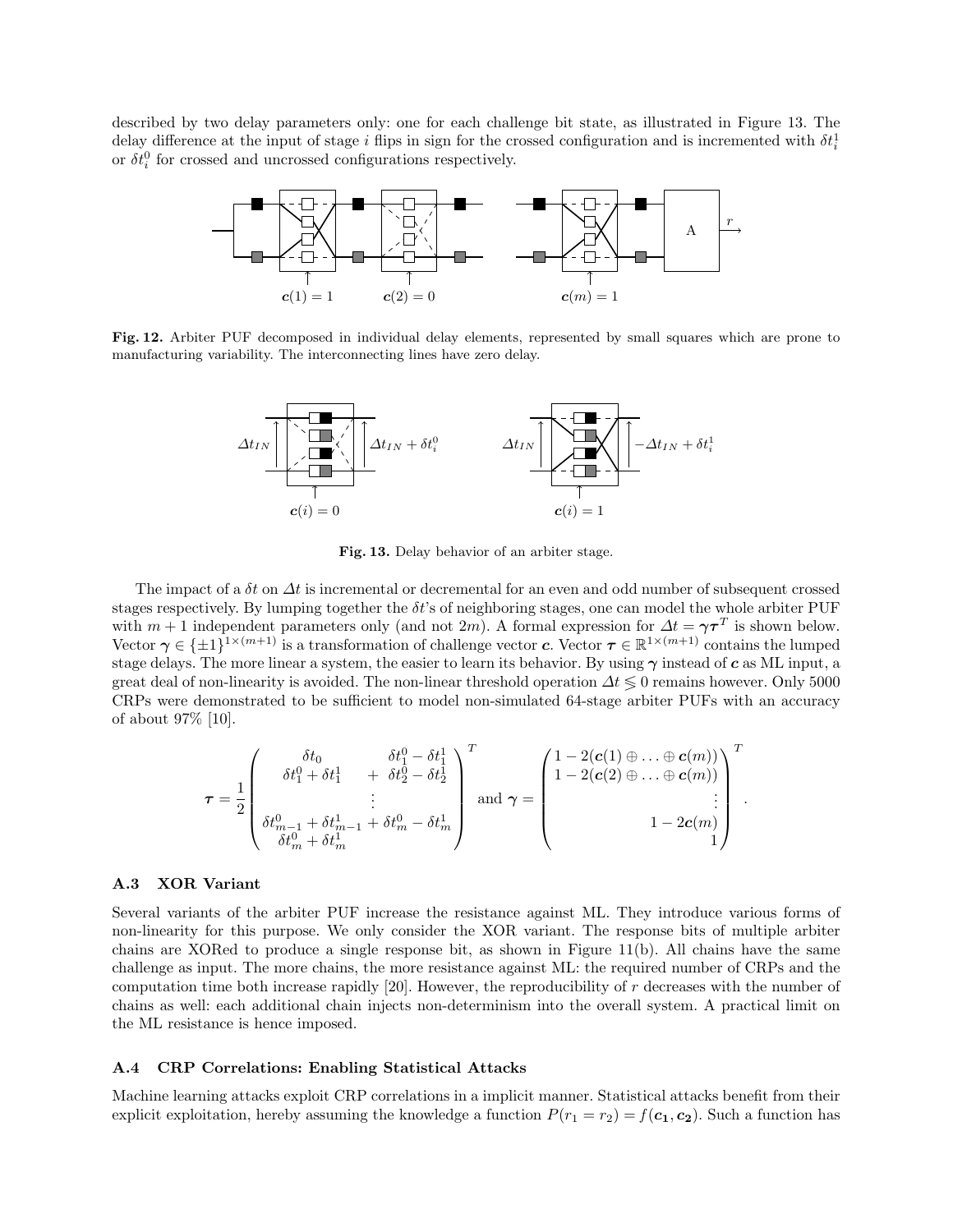already been determined for the arbiter PUF and its XOR variant in [15] via simulations. However, we believe their results for the XOR variant to be erroneous. Therefore, we repeat the simulation experiment and we derive an analytical model as well, as shown in Figure 14. Let  $\mathcal{N}(\mu, \sigma)$  denote a normal distribution with mean  $\mu$  and standard deviation  $\sigma$ . Let  $\phi(x, \sigma)$  and  $\Phi(x, \sigma)$  denote the probability density function and cumulative distribution function respectively, assuming  $\mu = 0$ . We assume all  $\delta t$ 's to have a distribution  $\mathcal{N}(0, \sigma_1)$ , which is a common and well-validated practice in previous work. Although not fully correct<sup>8</sup>, we then assume the elements of  $\tau$  to have a distribution  $\mathcal{N}(0, 2\sigma_1)$ . We introduce the variable  $h = HD(\gamma_1, \gamma_2)$ .



Fig. 14. Correlations for the arbiter PUF and its XOR variant. Dots represent simulations results. The mathematical model, drawn continuously although of discrete nature, matches reasonably well. Vertical dashed lines enclose 99% of the data for randomly chosen challenges. The more chains being XORed, the better one approximates the ideal behavior  $f = 1/2$ , but the larger the response non-determinism.

# B Hammouri et al. [8]

#### B.1 Unusual Inner PUF, Prone to Modeling Deficiencies

The inner PUF is a custom architecture based on the arbiter PUF. One proposes a rather bizarre extension of the challenge space. Out of two individual chains, one aims to construct a single reconfigurable chain. For each stage, one out of two switching elements is selected, hereby introducing a second challenge s. The proposal ignores the need to describe the reconfiguration logic: Figure 15 (right) provides a generic schematic, including both intra- and inter-switch delays. Via reconfiguration, one aims to provide a large response space. One does evaluate  $c_I$  for a fixed list of configurations vectors  $\{s_1, s_2, \ldots\}$ , hereby concatenating the response bits. The configuration vectors are generated by a PRNG, having  $s_1$  as initial state. Note that one could have provided a large response space with a regular arbiter PUF as well, given the use of a PRNG.

The architecture is required to be easy-to-model: the server has to construct a model during enrollment. The overall structure is additive, as for a regular arbiter PUF, and therefore we expect modeling to be feasible. Although one could have derived a generic (but complicated) delay model, possibly leading to an efficient modeling method, the authors propose a shortcut. The overall delay model is supposed to be separable in terms of the individual chains. One does construct a model  $\tau_U$  for the upper chain, applying  $s = 0$ . Similar, one obtains a model  $\tau_L$  for the lower chain, applying  $s = \overline{0}$ . The overall model  $\tau(s)$  selects elements from both vectors:  $\tau(i) = s(i)\tau_L(i) + \overline{s(i)}\tau_U(i)$ . The variability of intra-stage delays is being neglected, justified by placing the stages far apart in the circuit lay-out. An approximating delay model for upper/lower chain is derived as well, as shown in Figure 15 (left).

Although it might be possible to make all the former workable (there is no proof-of-concept implementation), the approach is strongly layout-dependent and prone to modeling deficiencies. Apart from being area

<sup>&</sup>lt;sup>8</sup> We neglect dependencies within  $\tau$  and we also ignore the different form of  $\tau(1)$  and  $\tau(m+1)$